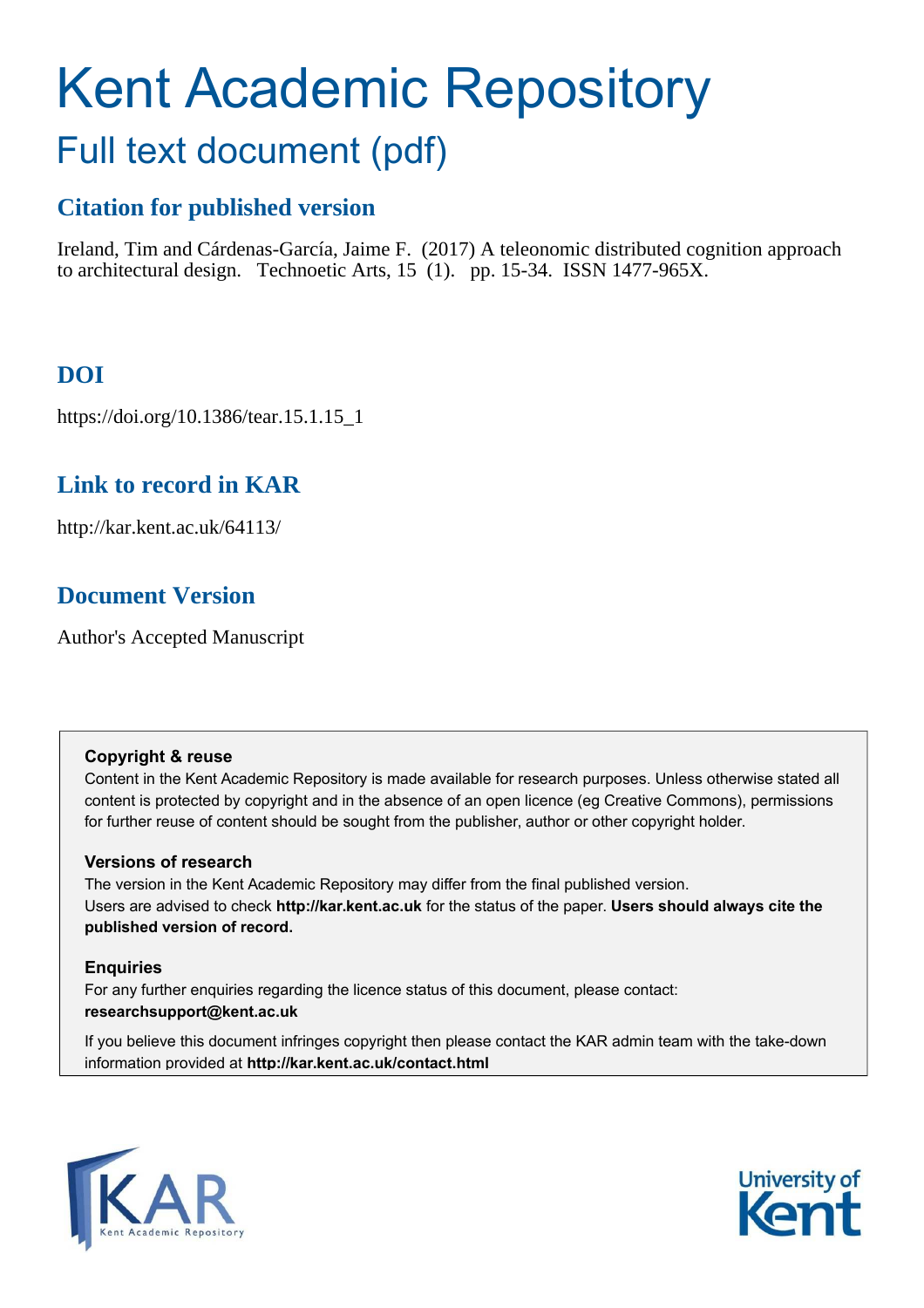## **A teleonomic distributed cognition approach to architectural design**

**Tim Ireland**, University of Kent

**Jaime F. Cardenas-Garcia**, University of Maryland

#### **Abstract**

The purpose of this article is to explore a newly defined concept of distributed cognition in a spatial domain and to propose how this conceptualization may be applied to how architectural space is organized. A novel view of distributed cognition is presented, which is concerned with the purposive behaviour of an organism-in-its-environment. We term this concept teleonomic distributed cognition. Teleonomic distributed cognition is the ability of an organism (including humans) to interact with its environment for the purpose of satisfying its physiological (internal and external) and social needs in order to survive and sustain itself. An implication of this approach is that the sensory capabilities that drive the teleonomic distributed cognition of the organism define its spatial domain.

#### **Keywords**

distributed cognition spatial organization configuration agency spatial intelligence Teleonomy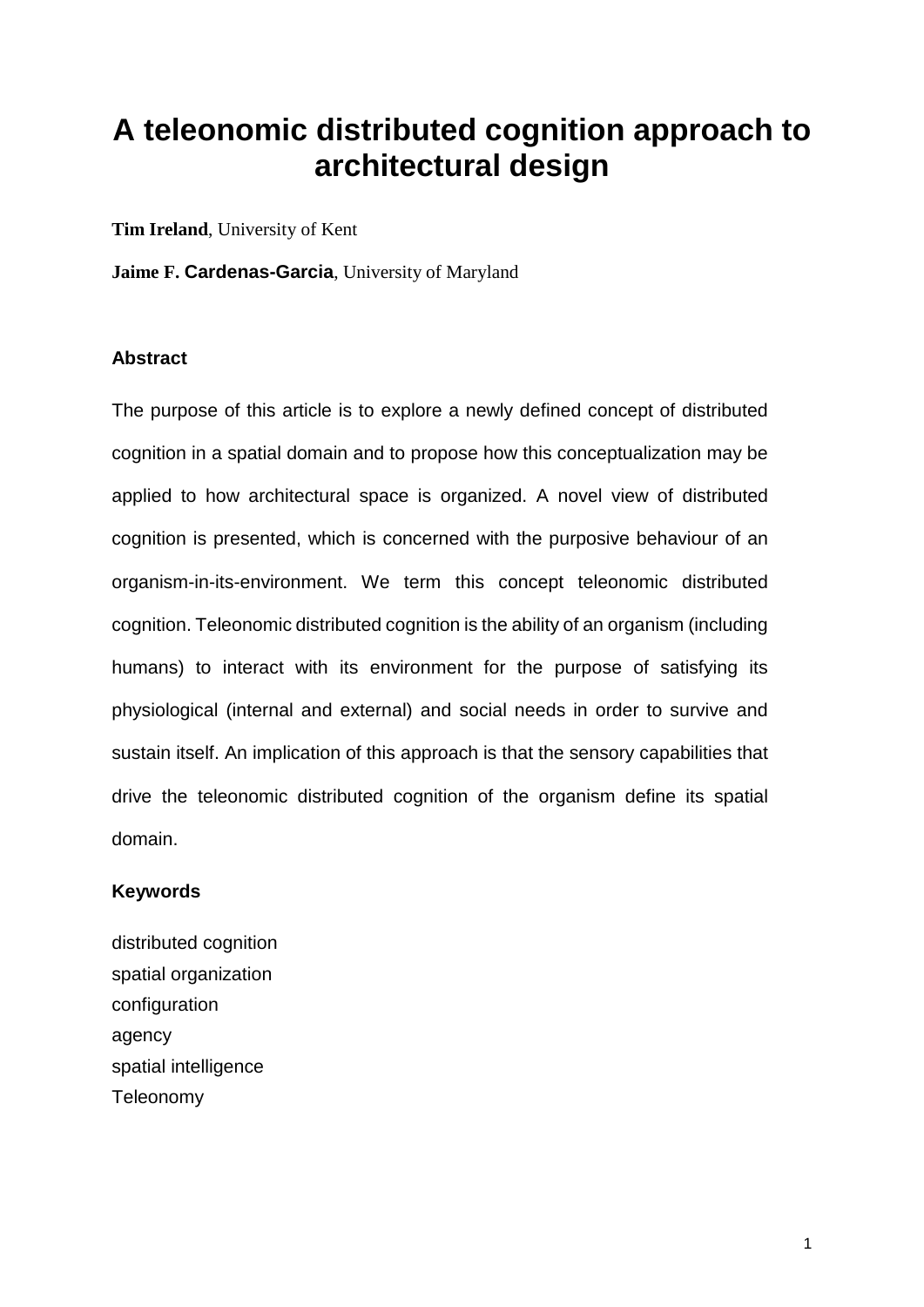#### **Introduction**

Architecture is intrinsically concerned with understanding and articulating spatial scenarios in order to improve or invent solutions for enhancing a given scenario to enrich the built environment, and consequently, human existence. However, architectural practice tends to rely on methods that tend to flatten spatial problems into something quantifiable so that they can be managed and planned. There is often a qualitative disconnect between the articulation of spatiality in the built environment and the spatiality of being. The issue of space is fundamental to the practice of architecture because people, society, space and environment are inexplicably linked. Human beings are intrinsically manipulators of their environment and are coupled to the world through their capacity to sense. The capacity to sense is the ability to distinguish differences in the environment that make a difference to us (Uexküll 1957; Bateson 2000). Our sense-making capacities allow us access to, to interact with and to act in our environment. This article proposes a teleonomic distributed cognition approach to architectural design and outlines an approach to configuring architectural space on the premise that the conception of space, and the manner in which architects conceive of spatial organization, should be grounded in biological origins.

#### **Naturalizing space**

The idea of space only appeared in architectural discourse in the late nineteenth century when it became important in two ways: first as the embodiment of human activity inside the architectural form and second it became aligned to aesthetic ideas in an attempt to define beauty. The German art historian August Schmarsow extended the latter notion proclaiming space to be the essence of architecture, as an art (Schwarzer 1991). The issue of space whence became a central topic in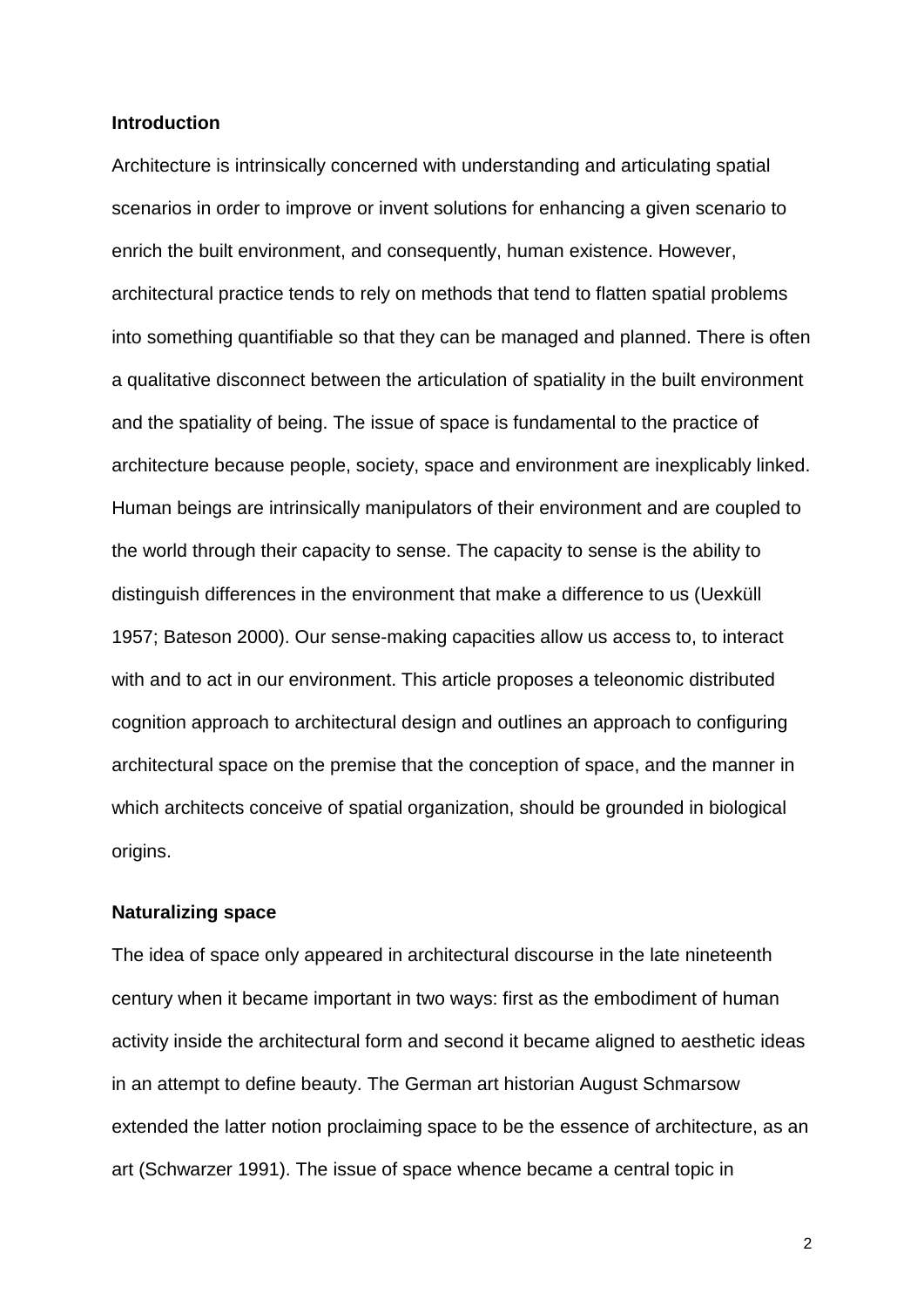architectural discourse, leaving the realm of non-consideration and evolving towards consideration of space as an abstract concept. As such, space has achieved a hold on architectural thought due to the rise of the 'intellectual' architect, who seeks to expose the 'nature' of architecture and claim the high ground. Louis Kahn (one of the most influential architects of the twentieth century) claimed 'space' to be essential to the continual renewal of architecture, stating 'architecture is the thoughtful making of spaces. The continual renewal of architecture comes from changing concepts of space' (in Ven 1987: xi).

Whilst the origin of space in architectural discourse is occupied with sensorial engagement with the environment the idea was transcribed from C19th scientific theories of vision concerned with how the mind and senses grasp three-dimensional forms and space. The ocular-centric focus thus promoted vision above the other senses, thereby objectifying space. Ever since classical science 'mathematized' space there has been an inclination to redefine what we understand space to be, to break its objectification and to tie space to being-in-the-world. We propose that in order to understand space we need to define its biological origins because space is a property of living things and of being in the world.

The notion that space is intrinsic to being is acknowledgement of space as sensorial. Space is intrinsic to being, and essentially behavioural, effected through the capacity to interpret a difference. Our activities (or behaviour) are what effected the organization of built space since humankind first progressed from congregating around fire. In this respect, the psychologist, architect and design researcher Bryan Lawson remarks that architects 'tend to consider space as an abstract concept and not a behavioural phenomenon, and yet paradoxically assume that behaviour will follow their predictions' (2001: 200).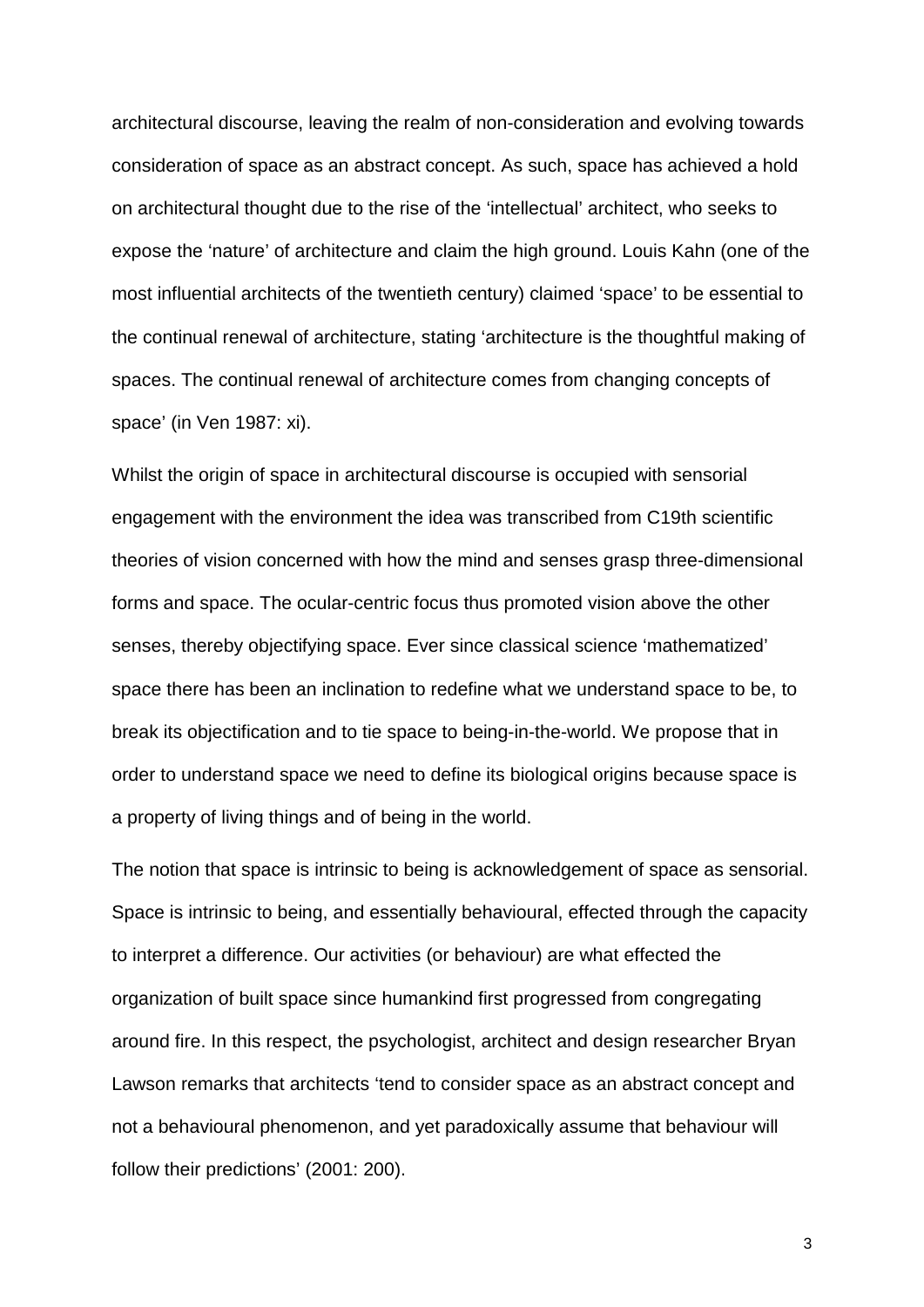The significance of space even now is too often bypassed in architectural practice for aesthetic or commercial priorities. Architects tend to view space as an abstract concept and thus many built settings are ill-suited or ill-tuned to their inhabitants. However, these considerations are changing as acknowledgement exists that virtually everything a human is and does is associated with the experience of space. Anthropologist Edward T. Hall points out that our sense of space is a synthesis of many sensory inputs (visual, auditory, kinaesthetic, olfactory and thermal) constituting a complex system and that not only does each of our sensory apparatus constitute a complex system but that our experience is moulded and patterned by culture. He claims that there is no alternative but to conclude that people from different cultures live in different sensory worlds. Space is sensorial and 'one of the basic, underlying organizational systems for all living things – particularly for people' (Hall 1966: xii). Space needs, Hall states,

may be as basic as the need for food. Not only does everything occur in a time-space plane (largely taken for granted), but the handling of space can be, and often is, a life and death matter for many organisms. (1963: 424)

#### **Formalizing space**

The French Marxist philosopher and sociologist Henri Lefebvre recognized the mental and physical aspects of space as intertwined and mediated through what he called spatial-practice, referring to habitual tendencies cast into the artefacts and structures that we inhabit. In other words, lived-space is the assimilation of physical and mental space. His 'code' expresses a tri-dialectic process whereby space is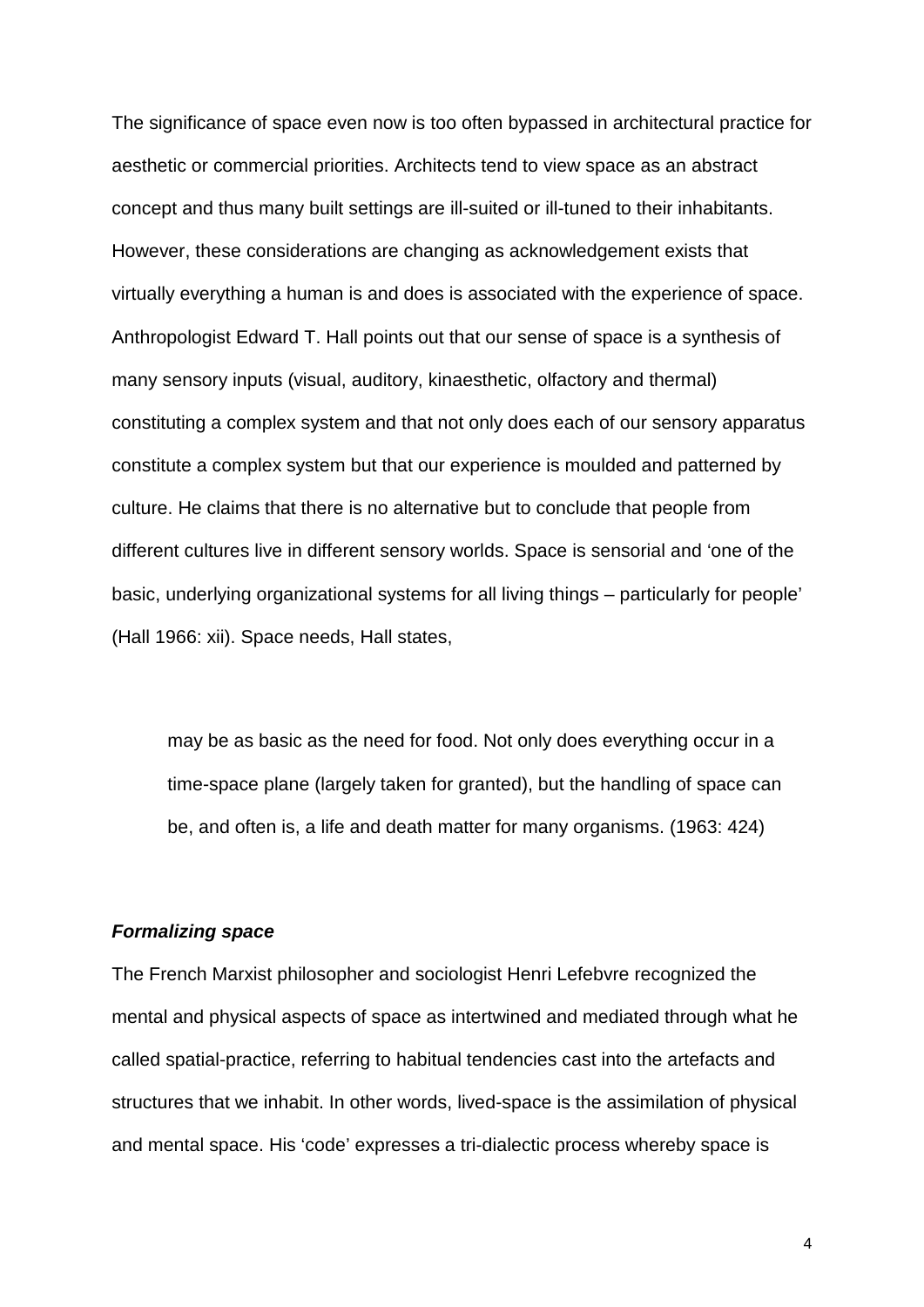created and creative effected through the relations between subjects, their space and surroundings, meaning that space is social because it unfolds through interaction. Frustrated with the Cartesian dichotomy, as 'promoting the basic sophistry whereby the philosophico-epistemological notion of space is fetishized and the mental realm comes to envelop the social and physical ones' (Lefebvre 1995: 5), Lefebvre sought to unify mental and physical space as mediating lived-space. Recognizing space reduced to a mental concept, he protests that the body is abstracted to 'a simple mediation between subject and object' as opposed to a practical, fleshy body 'conceived of as a totality complete with spatial qualities'. As a social product, he states, '[s]pace is neither a "subject" nor an "object" but rather a social reality – that is to say, a set of relations and forms' (Lefebvre 1995: 116). Emphasizing the social dimension of being in the world Lefebvre stresses that interaction is both mental and physical. 'Space is social morphology: it is to lived experience what form itself is to the living organism, and just as intimately bound up with function and structure' (Lefebvre 1995: 94).

Drawing on Lefebvre's tri-dialectic structure we can articulate typical cognizing of space as distinguished by the mental, physical and lived. 'Mental space' is abstract, what may be termed 'a-space', and pertains to the concepts, theories and ideas articulating what we think about space and engagement in the world. 'Physical space' equates to the corporeal environment and its representation, with respect to geometry and significantly to interpretations based in mathematics and physics. Euclidean Space is the typical representation and means by which we come to be taught to think about space at school. We thus refer to Physical space in this article as 'e-space'. Lived-space is social, equating to everyday life. It is the space of organismic interaction and the spatiality of the organism-in-its-environment. We thus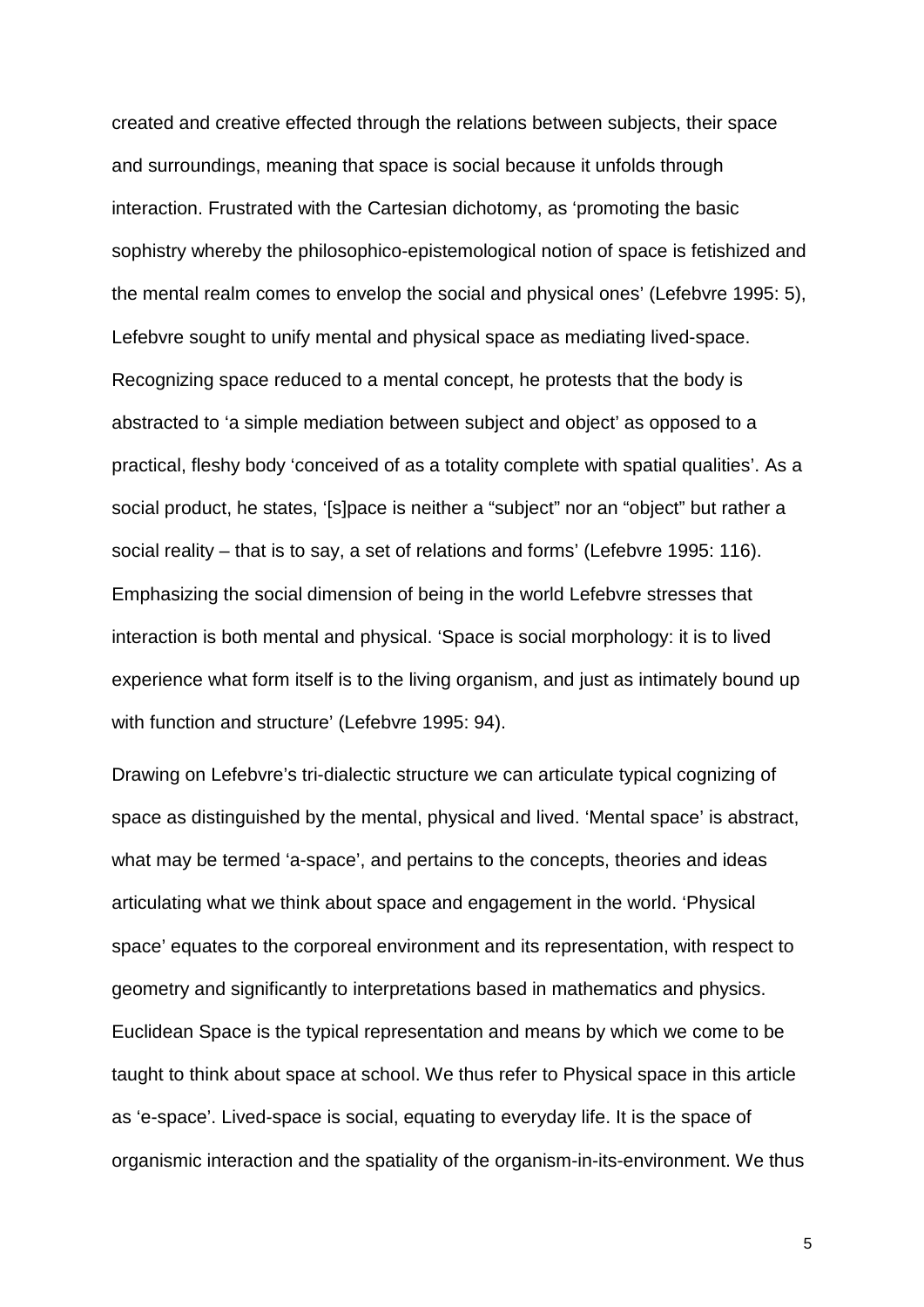refer to lived-space in this article as 'o-space'. 'E-space' is the geometrical representation of o-space, rooted in a particular notion of the world: i.e. a-space. Being a 'science of form' into which we cast our experience to represent the shapes and forms that we perceive to understand and scrutinize them, and communicate spatial scenarios to one another. O-space is space as lived, and as a mediation of mental and physical space, emerges as a result of the coupling between organism and environment. Human-space is a form of o-space, equating to the spatial intelligence of human beings. We thus determine 'o-space' to be a product of interpretation effected through a mapping between mental and physical space, which effects lived space resulting in action: a cyclic process perception-interpretationaction. Thus lived-space is affected by, and affects, the organism-in-its-environment, as depicted in Figure 1.

**Figure 1:** Lived-space is a mediation of the mental and physical dimensions of space.

#### **Space as an enabling constraint**

Everything in the physical everyday world is spatial and temporal, and through constraints is creative. The presence of something is productive because it affects something else. Affected through the ability to feel or perceive and affect the environment, lived-space is a (habitual) state of fluidity and perpetual readjustment articulated through an organism's activity and interaction. We interact with the world through our senses, which define our spatial environment and which we use to 'navigate' said environment. This is a condition that emerges and fluctuates as a result of a perceiving entity's interpretation (which is conditional on the entity's state) of its surroundings and the effect of this impression on the environment: a cyclical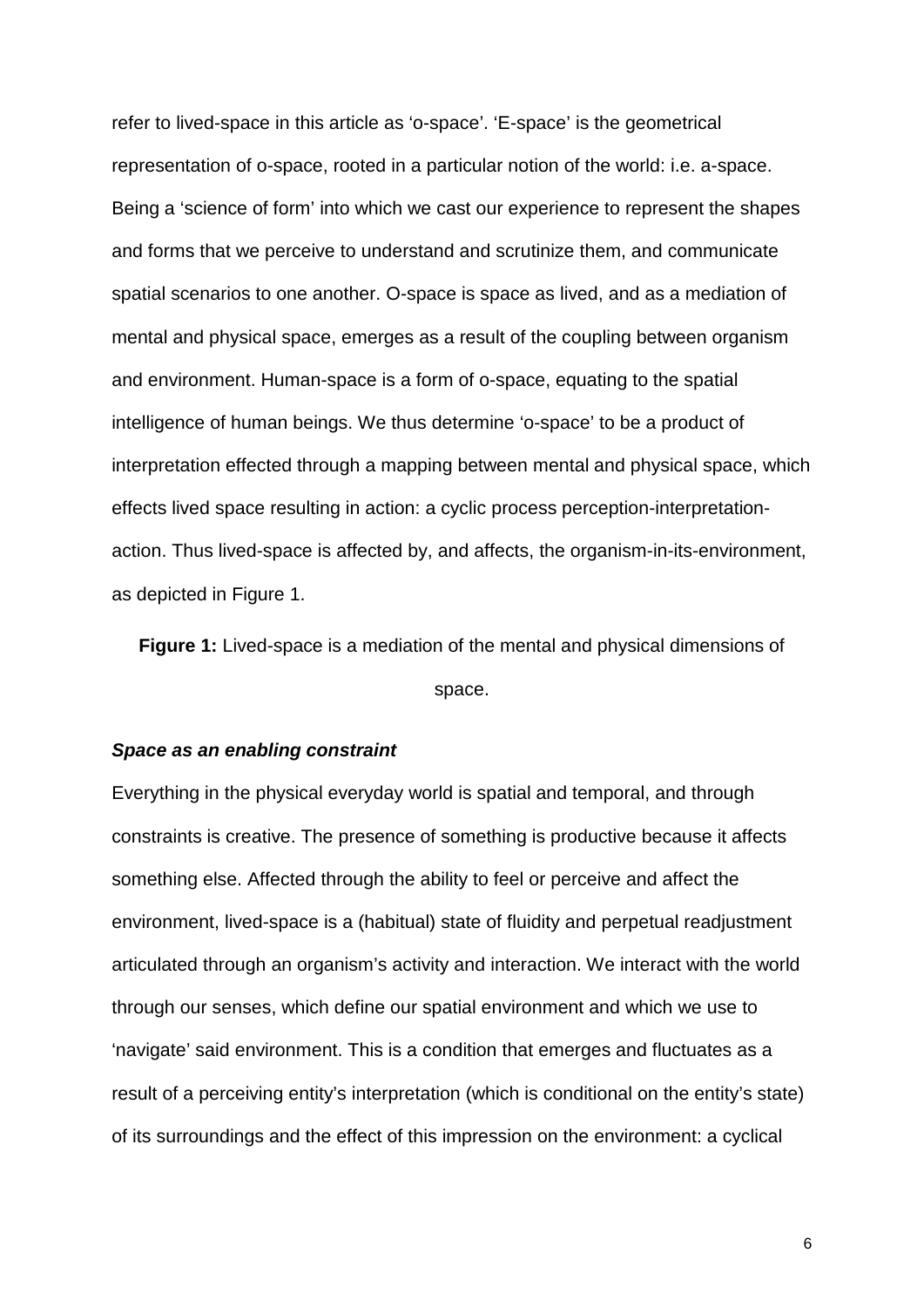process of feedback between internal and external factors that coalesce to effect action (Uexküll 1926).

Space is organizational, in the sense that rudimentary constraints effect (through meaning) direction and distance in a relational sense. Space is experiential, and these factors are poly-dimensional. Being rudimentary the organizational properties are brute-facts, whereby actual existences and effects arise out of their relation to other things. The mediation of the experiential and organizational properties of space result in space as lived, being the regularities and habits of the organism-in-itsenvironment. Habitual tendencies are cast into the artefacts and structures that organisms create: what Lefebvre called 'spatial practice'. 'The spatial practice of a society secretes that society's space; it propounds and presupposes it, in a dialectical interaction; it produces it slowly and surely as it masters and appropriates it' (Lefebvre 1995: 38), resulting in what may be referred to as niches of habitation. Organized by purposeful activity, an organism's niche is a habitual condition effected at one scale by differences across boundaries and scales of composition (Hoffmeyer 1998) and at another by differences to which the organism reacts and has intention towards (Uexküll 1926; Bateson 2000).

The spatial significance of the physiological and social needs of organisms equate to what the developmental psychologist Howard Gardner terms 'spatial intelligence' (2011). Our awareness of the events and things surrounding us stem from our cells that constitute our bodies and their 'calculating' capacities. The spatiality of an organism is affected through its capacity to sense, which underpins perception and capacity to engage with the world. This ability (stemming from our cells) is ambient and distributed. A living-cell is, fundamentally, a semiotic-niche, meaning that it must master a set of signs by which it can control – or maintain – itself (Hoffmeyer 1998),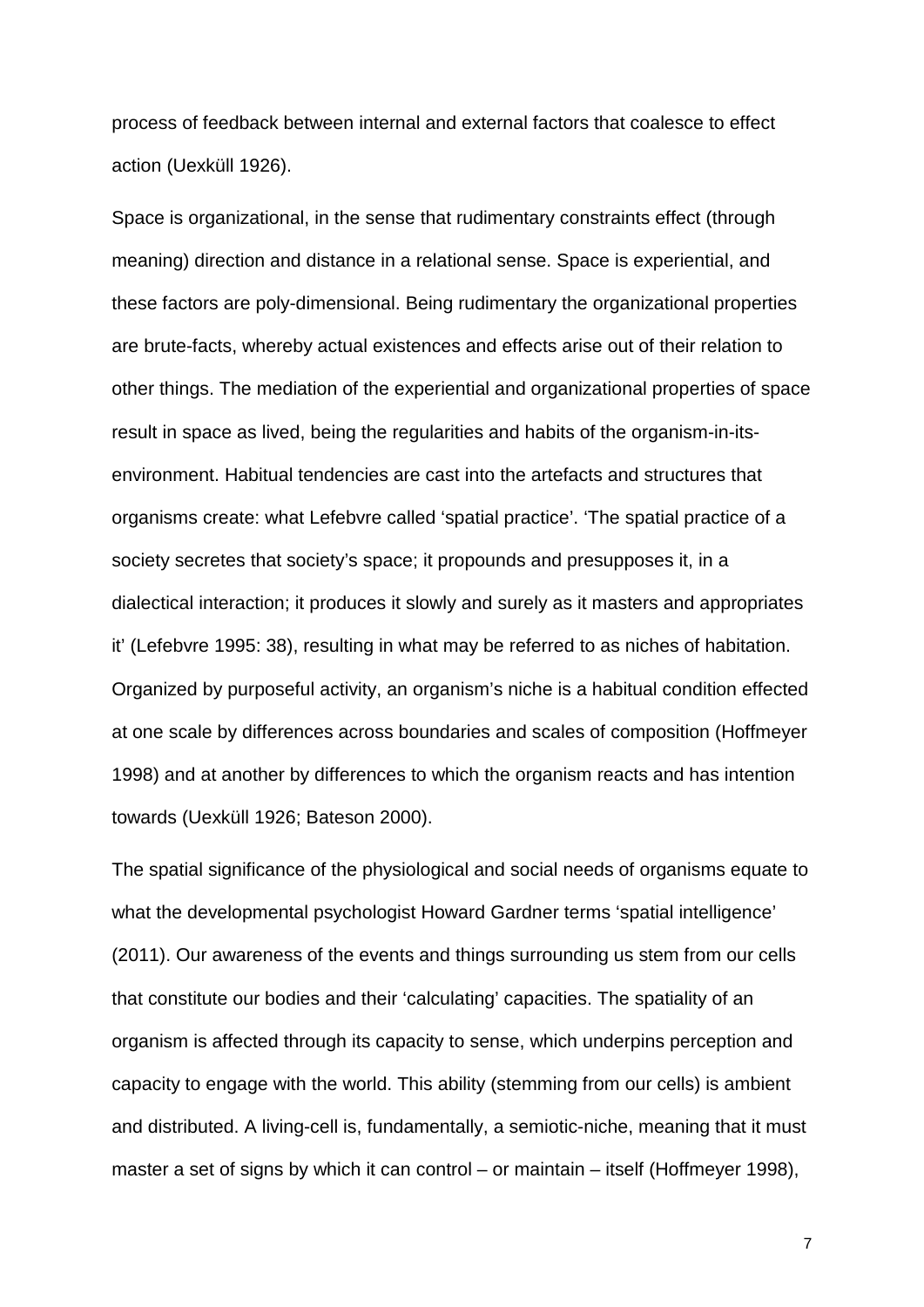and like all living things acts according to physiological and social needs. Having the capacity to distinguish self-from non-self a cell is, thus, a model of the ontology of 'self' (Weber 2009). The spatiality of an organism and its engagement with its surroundings may thus be extrapolated on the basis of cell/niche (inter)action – after all an organism is, at base, an ecosystem of cohabitating cell formations (Hoffmeyer 1996) – which may be established as pertaining to interactions (or behaviours) that, if not indifferent, are either positive or negative. Taking the basic unit of existence to be the organism-in-its-environment (the living-cell being the nascent form), which is coupled to the world through its capacity to sense, and thus interpreting its surroundings establishes a biological notion of space. The spatial intelligence of an organism is affected through its capacity to sense, which underpins discernment of the environment and capacity to engage with the world. This ability (stemming from our cells) is ambient and distributed, and from this perspective space is 'lived'. Effected through the ability to feel or perceive and affect the environment, space is a (habitual) state of fluidity and perpetual readjustment articulated through an organism's activity and interaction. 'Human-space' may be comprehended on the basis that we are an eco-system of cohabitating cells that are continually exchanging 'information' with their environment(s).<sup>[1](#page-33-0)</sup> In short our senses couple us to the world and our perception of the world defines our environment, what Jacob von Uexküll (a biologist) refers to as Umwelten, which defines the functional space of an organism (Uexküll 1926, 1957). Our spatial awareness and the capacity to 'calculate' our environment is ambient: i.e. it is intrinsic to our being: see footnote 1. Architect Leon van Schaik argues that intelligence is a distributed system: not something held like a command centre in the brain and then distributed, but something that is present throughout the organism. Spatial intelligence underpins our ability to engage with the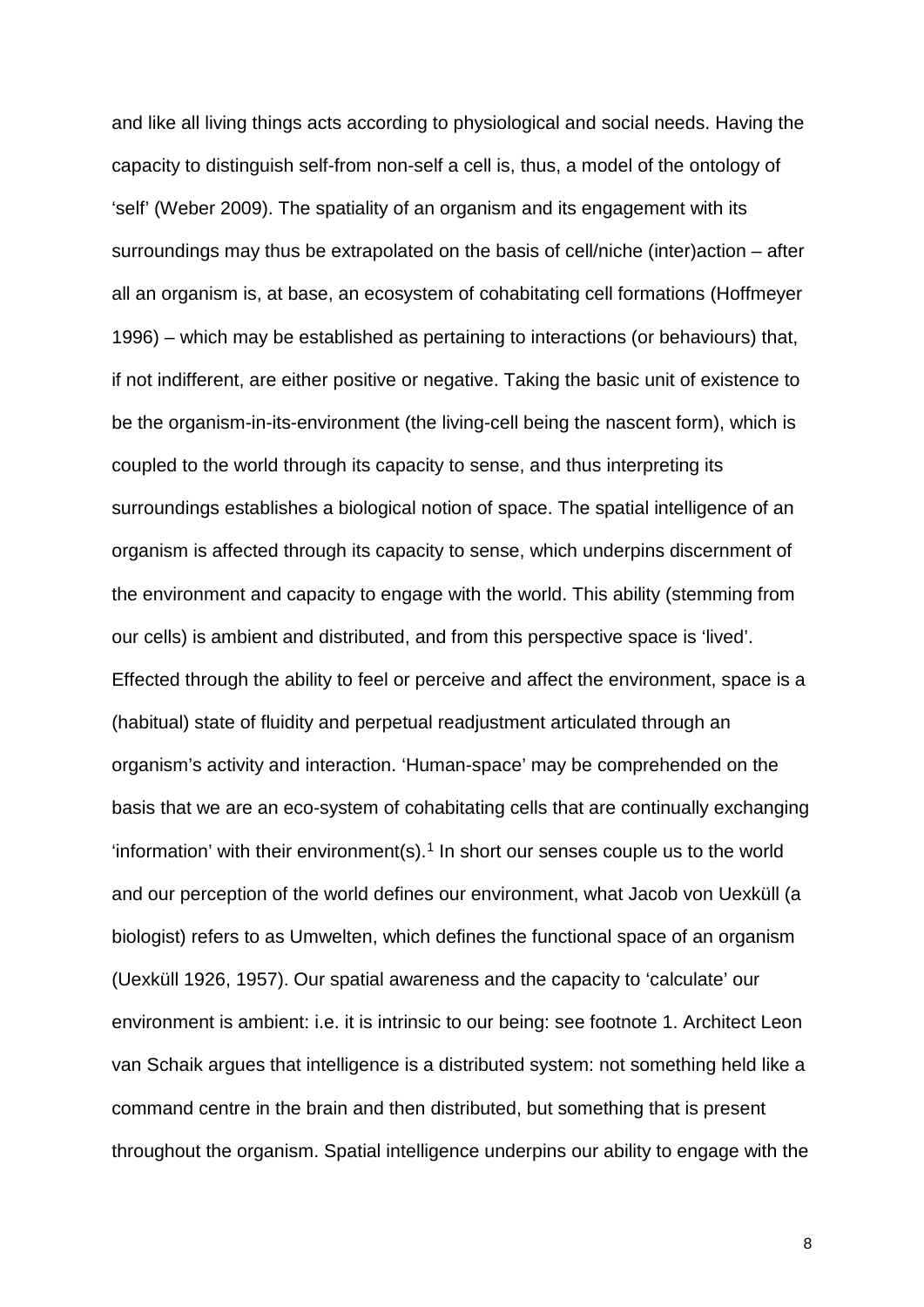world and to perform, and, as van Schaik stresses, must be accounted for in the buildings that we design. He claims that spatial intelligence is the most underappreciated of the human intelligences because it is non-verbal, difficult to quantify and – using all of our senses – is more than visual. Spatial intelligence is early to be deployed, mastered as we learn to navigate in the world, and is soon relegated to our unconscious (Schaik 2008).

The teleonomic distributed cognition approach described below attempts to bridge the gap that still exists between the sensorial approach taken by Hall, the social dimension espoused by Lefebvre and Gardner's 'spatial intelligence' to the biological roots from which all human beings phylogenetically and ontogenetically evolved from.

#### **Teleonomic distributed cognition: An ectoderm-centric perspective**

The human organism may be viewed as ectoderm-centric because of its embryological development, i.e., after implantation in the uterus the fertilized oocyte develops into a multicellular human being. This process involves its transformation from a bi-laminar to a tri-laminar embryonic disc in the gastrulation process, which leads to the development of the human body form. The gastrulation process includes the formation of the primitive streak, development of the notochord and the differentiation of the three germ layers: the ectoderm, mesoderm and endoderm. This flat three-layer structure transforms into a three-dimensional structure that resembles a straw. The inner layer is the endoderm, the intermediate layer is the mesoderm and the outer layer is the ectoderm (Moore and Persaud 2003). The ectoderm develops into the epidermis including hair and nails, the central and peripheral nervous system and all of our senses. Thus the development of the ectoderm reveals a direct connection between our senses and the central nervous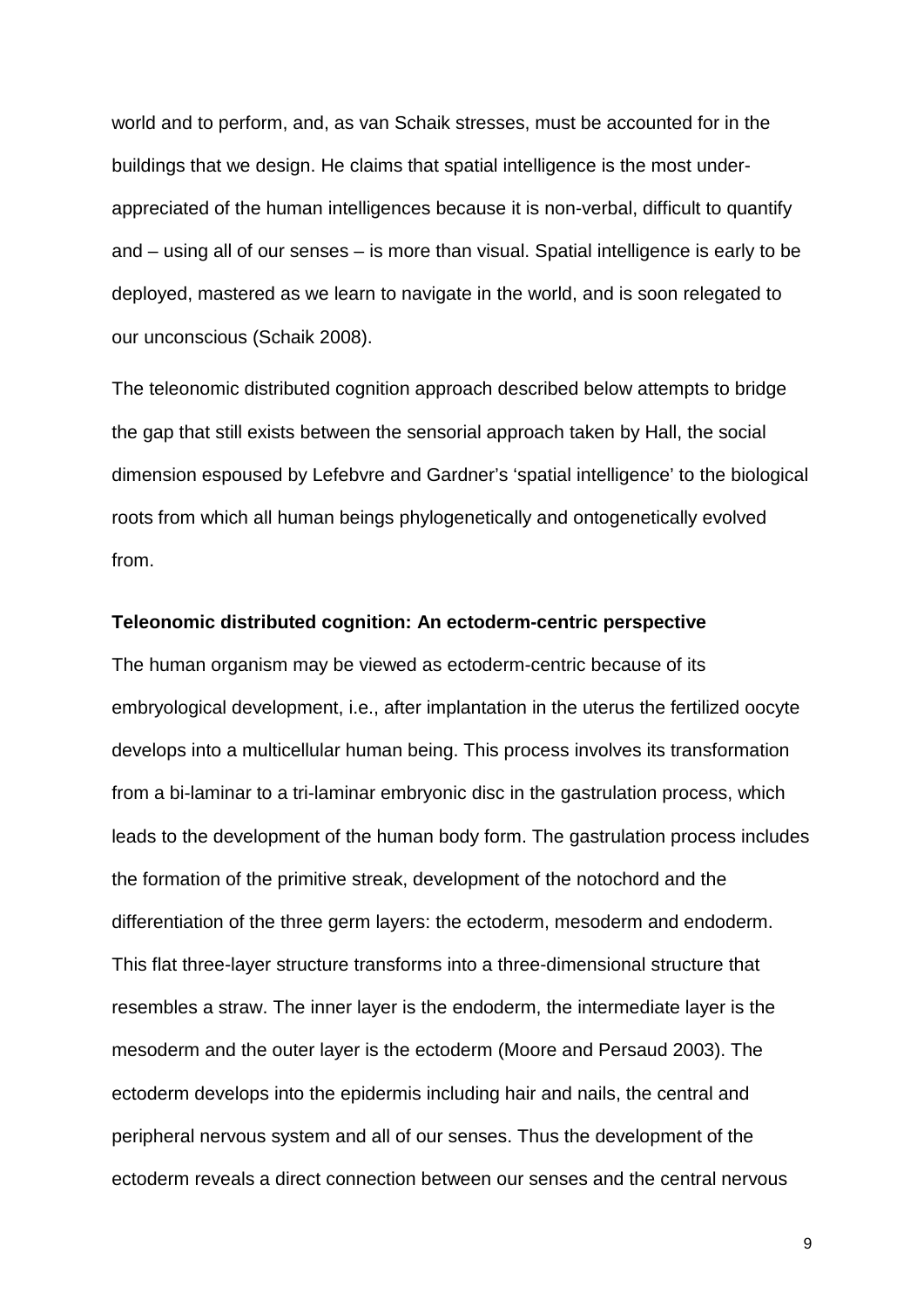system, the central nervous system being the in-turned portion of the external surface of the embryonic body. The development of this human organism begins from the time the sensory organs come online and start interacting with the surrounding environment, acquiring and processing stimuli from its inner and outer universe (Montagu 1978). Figure 2 shows this interaction where the autopoietic organism (Maturana and Varela 1987) or system engages recursively with the environment over time. This recursive engagement impacts both the autopoietic organism and the environment in a never-ending struggle, showing the ectodermcentric nature of human existence. Note also that other human organisms may be viewed from the perspective of the sole autopoietic organism as just part of the surrounding environment (see Figure 3). Resulting in a teleonomic cognitive process that is consensual and distributive in nature, i.e., social; human organisms and the surrounding environment are part and parcel of the cognitive process, making memory and history an essential component of the cognitive horizon.

**Figure 2:** System-environment coupling (redrawn from Maturana and Varela 1987).

Thus, the embodiment of teleonomic distributed cognition in the human organism is a matter of biological phylogenetic and ontogenetic development. Also, the object(ive) of a human organism is primarily and ultimately its consciously or unconsciously determined physiological needs, whatever their scope might be defined to be. We are born with that object(ive), and it persists to our last breath. Thus, a working definition of teleonomic distributed cognition is: the ability of an organism to interact with its environment for the purpose of satisfying its physiological (internal and external) and social needs to survive and sustain itself (Cardenas-Garcia [2](#page-33-1)013)<sup>2</sup>. A teleonomic process or behaviour is one which owes its goal-directedness to the operation of a program, which "is (1) something material,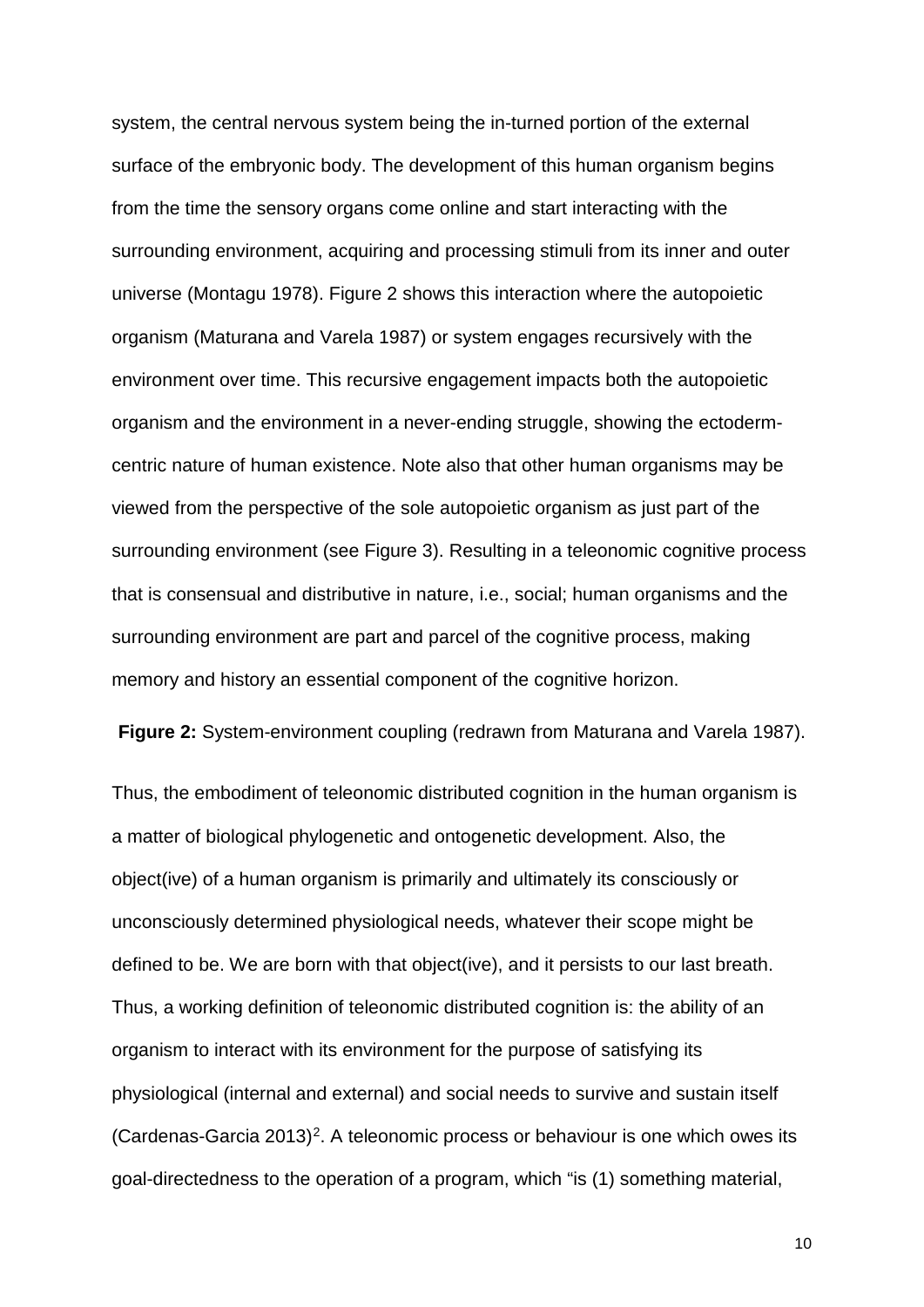and (2) exists prior to the initiation of the teleonomic process. Hence, it is consistent with a causal explanation" (Mayr 1974). Similarly, scientist Addy Pross in What is Life? states 'Teleonomy, as a biological phenomenon, is empirically irrefutable […] all living things behave as if they have an agenda' (2012: 9).

An ectoderm-centric perspective of teleonomic distributed cognition serves to better understand how spatial intelligence, or the ability of an organism to interact with its environment (in space and time), is integral to being and is fundamental to experience, and emphasizes how organisms are capable of perceiving their environment only by means of their senses. Perception begins from the point our senses come into being. Our senses enable us to develop sensorial maps of our environment. A sensorial map is defined as a recognizable distribution of matter and/or energy that we can perceive. For example, in the case of touch these twoand three-dimensional sensorial maps occur all over our bodies because of the nature of our cutaneous sensors being deployed over areas of our skin. They might imply pressure, i.e., sharpness and bluntness; heat and/or cold; and even relative and absolute positioning of our bodily members. A touch sensorial map may be perceived initially as a pressure and/or a temperature distribution varying over the skin surface. In time, due to the repetitive nature of such sensory distributions the human organism is capable of discerning repeated occurrences that are similar in nature, even though they might be occurring over different regions of the skin surface, allowing for differences in these sensorial maps to be noticed. That discernment of a difference, i.e., that difference that makes a difference to someone is information (Bateson 2000). The processing of said information leads to the formulation of patterns in evaluating our environment, which make for a simplified perspective of our interactions with our environment with our bodily members.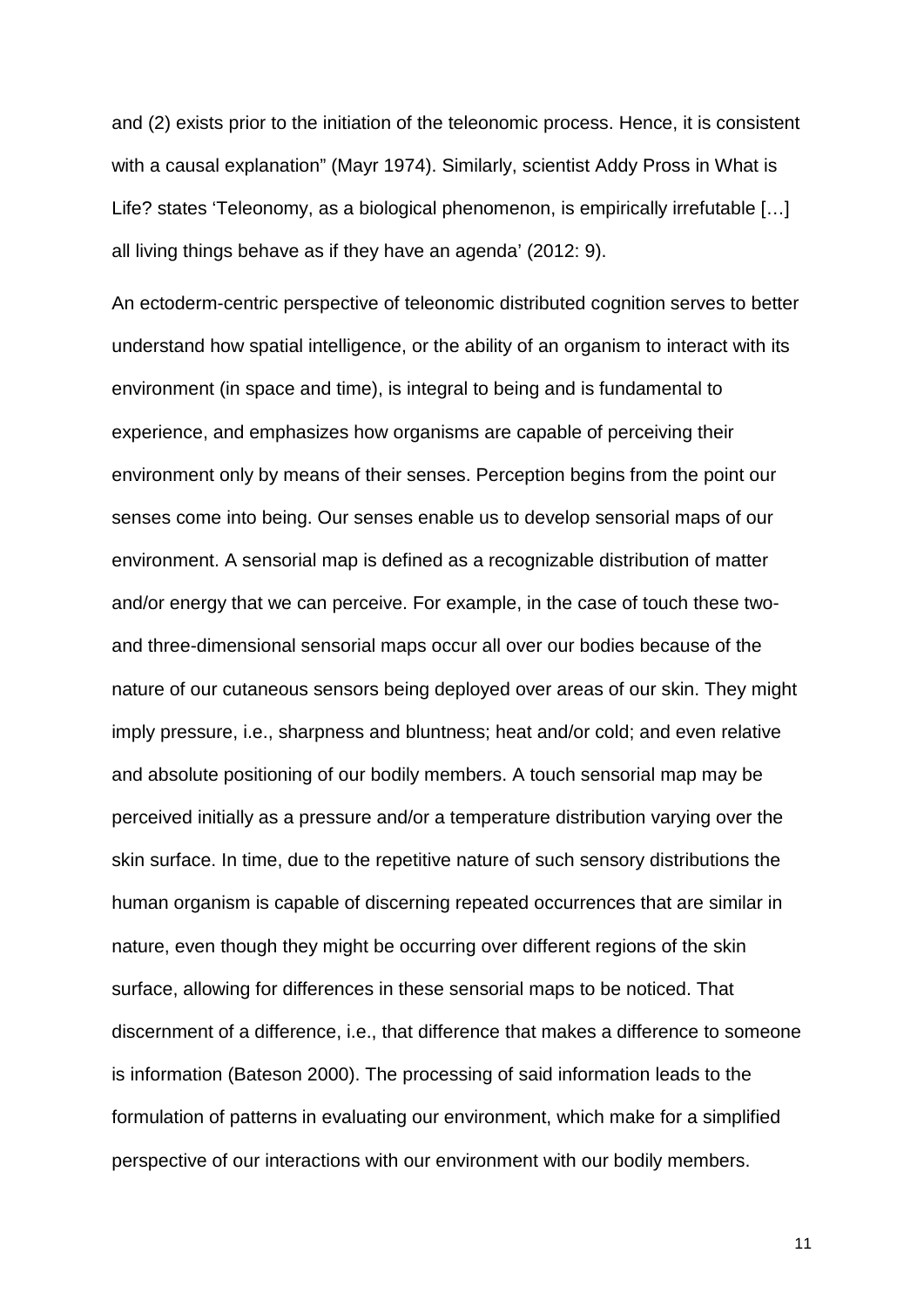Indeed such discernment is neither nothing more nor less than 'spatial intelligence' and utilizes all of our senses in developing it, and allows for continued interactions with our environment.

#### **The subjective/objective organism**

Figure 3 shows the human homoeostatic organism in interaction with its environment. The environment encompasses both the niche in which the human organism resides and other human organisms that are the unavoidable companions of our human existence. Note that the 'Basic Unit of Analysis' is shown to be the sole individual at the left of Figure 3 interacting in its niche and with the individual on the right. In these interactions this sole individual has as its driving motivation the satisfaction of its 'physiological (internal and external) and social needs'. These needs may be characterized as being personal/subjective/relative (Personal-Subjective-Relative view or PSR view) and influence our view of reality such that the sole criterion that we know to avoid is any action that threatens our survival and sustenance. Since unavoidably we are surrounded by other human individuals, we need to come to terms with them. These interactions with other human organisms with a different Personal-Subjective-Relative view of reality are useful to us only if they lead to collaborative relationships. One such unavoidable collaborative relation is that between mother and child, where the collaboration leads on the one hand to the survival of the child and on the other to the survival of the species. Such collaboration requires the finding of 'common ground' or points of agreement, i.e., a consensual space between the Personal-Subjective-Relative views of each individual, a 'Shared Universe' within those two different and differing Personal-Subjective-Relative views. This consensual space brings forth an impersonal/objective/absolute perspective (Impersonal-Objective-Absolute view or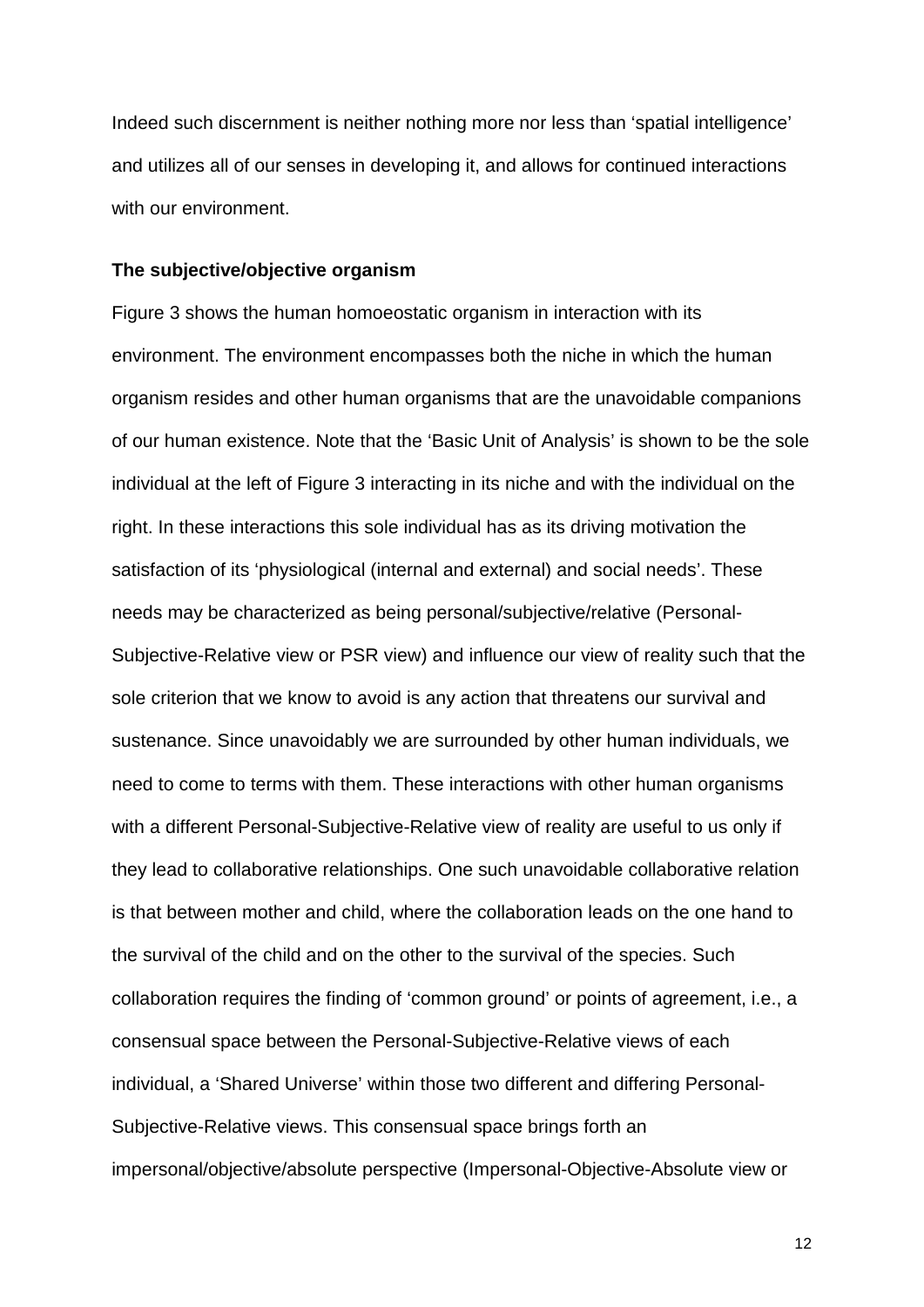IOA view) that allows for a 'Shared Universe' and collaboration, and leads, from a spatial perspective, to positive interaction and union. Of course, difference of opinion and disagreement may also be discovered, leading either to indifference or disjunction between individuals with differing Personal-Subjective-Relative views or opposing Impersonal-Objective-Absolute views between groups. While the finding of a 'Shared Universe' might have the implication of Maturana's<sup>[3](#page-34-0)</sup> 'inter-objectivity' (2005), it is suggested to be more general as it might result from human or organismic behaviours that are outside of the realm of languaging.

**Figure 3:** The Personal-Subjective-Relative view and Impersonal-Objective-Absolute view of organism interactions.

In this process of recursive interactions individuals learn to reconcile their Personal-Subjective-Relative views and in so doing develop a joint consensual Impersonal-Objective-Absolute view, which may be beneficial to both. Notice that the existence of an Impersonal-Objective-Absolute view presupposes the existence of at least two Personal-Subjective-Relative views. The process of exploration, observation and discovery is a Personal-Subjective-Relative process, but the process of coming to terms so that this Personal-Subjective-Relative view is accepted by a larger community is an Impersonal-Objective-Absolute process, a socialization process. The Personal-Subjective-Relative view and the Impersonal-Objective-Absolute view coexist and develop over time. This process may also be viewed from the perspective of the scientific method and the inherency of the scientific method to lead to changing results with time due to the ever-changing nature of individual exploration, observation and discovery leading to human interactions and acceptance or rejection of said individual exploration, observation and discovery. For example, the (IOA) view that the earth is flat became overturned by the Personal-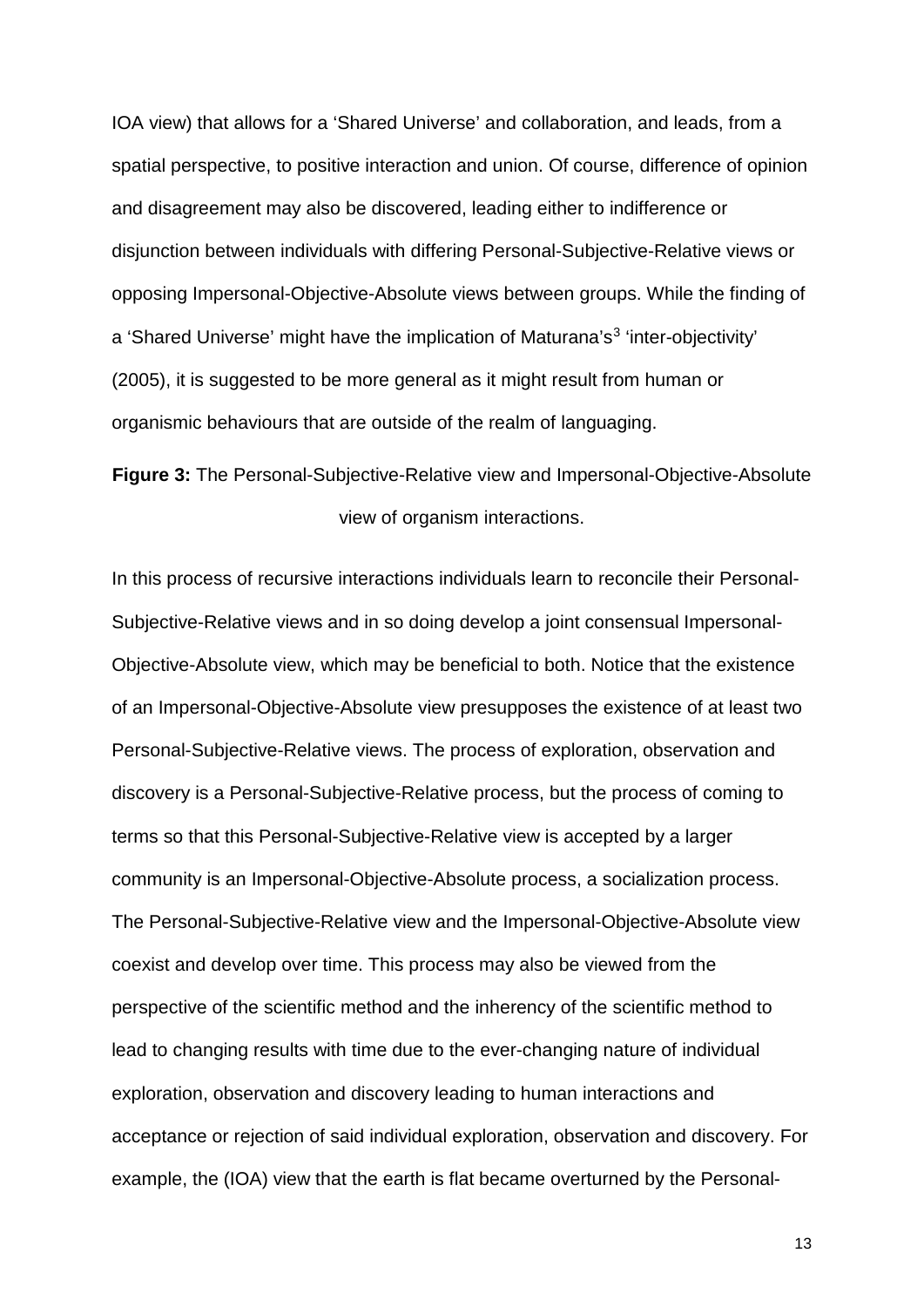Subjective-Relative view of Galileo, which, being initially unique, became Impersonal-Objective-Absolute as the dominant view of the world shared by all. On a more basic level Figure 4 shows an example of the concerted actions of two ants with differing Personal-Subjective-Relative views focused on their prey based on the primacy of the 'Shared Universe' of an Impersonal-Objective-Absolute view. This Personal-Subjective-Relative/Impersonal-Objective-Absolute perspective is believed to be generally applicable to all organisms within their own niche.

**Figure 4:** Illustrating the Personal-Subjective-Relative view and the Impersonal-Objective-Absolute view of ants.

The Personal-Subjective-Relative/Impersonal-Objective-Absolute view of organism interaction (described above as articulating the scientific method) may also be extended to the process of design and the procuring of a design project (such as a building) in the sense that a designer needs to 'sell a story' or to 'convince' others of the value of a proposal or idea that they then 'buy into'. This equates to the translation of the designers Personal-Subjective-Relative view into a collective Impersonal-Objective-Absolute view. The development of a design proposal is the continual development of the Personal-Subjective-Relative/Impersonal-Objective-Absolute view of the design team and their stakeholders, the point being that the process described is social and thus expressive/applicable to understanding the process of designing a building because it is a social process effected through collaboration and the 'buying into' of ideas.

In summarizing, it is noted that teleonomic distributed cognition has two salient elements: a Personal-Subjective-Relative view and an Impersonal-Objective-Absolute view. The Personal-Subjective-Relative view relates to the satisfaction of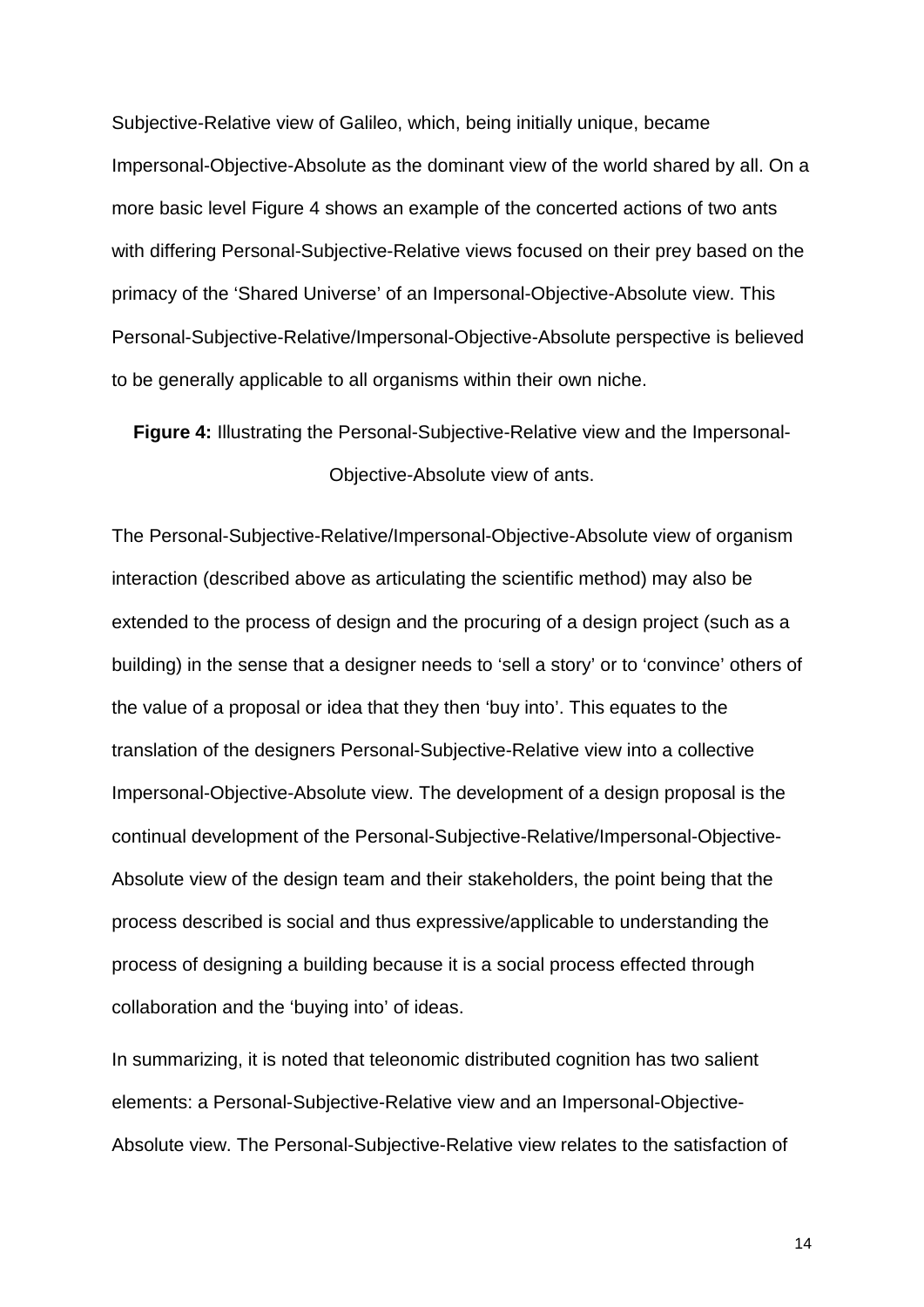'[…] physiological (internal and external) and social needs […]', while the Impersonal-Objective-Absolute view relates to the requirement of the organism '[…] to survive and sustain itself […]' as the organism interacts with its environment.

#### **Configuration: A spatial problem**

The spatiality of an organism is an effect of its teleonomic distributed cognition and its capacity to affect its environment. On the basis that design is a constructive activity (Glanville 2006) we propose a distributed approach to design. This and the following section serve to illustrate how we propose the preceding conceptualization may be applied. We focus on the diagrammatic-cogitating-unravelling stage of the design process – namely the point at which an architect scrutinizes and deliberates the spatial parameters of an architectural brief and determines the overall organization of the building: a point in which architectural space is tied to users, with regard to behaviour, function and context. Taking an agent-based modelling approach, we propose that the teleonomic distributed cognition of organismic engagement in the world may be cast into an artificial archetypal organism. Focusing on the sensorial capacities of organisms we seek to capitalize on the dynamic and generative processes involved to express the niche dynamics of inhabitation, the intention being to define an approach to configuring space that enables designerly thought the capacity to think about everyday life and engagement in the world in a manner that focuses on the spatiality of the organism-in-its-environment.

#### **Architectural templates**

Architects use reference models as a basis for organizing a building, drawing on conventional arrangements that describe spatial arrangement according to a particular type of building. Building typologies are standardized spatial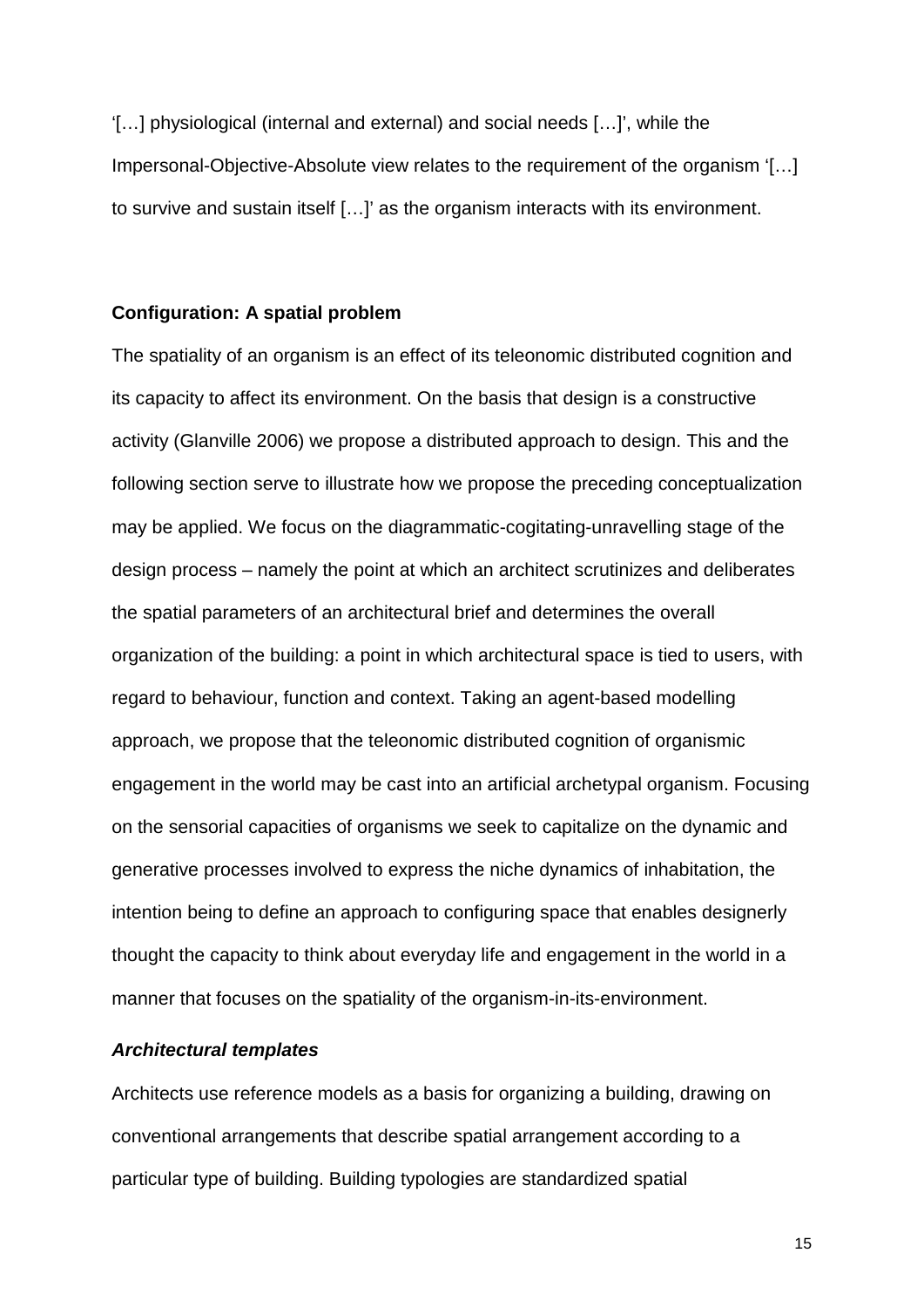arrangements, pertaining to function, specifying a basic pattern or set of constraints to satisfy a particular scenario. Experience also provides templates in the form of previous buildings, ideas or projects that may be drawn on for reference. However, an architectural-template is not necessarily the plan of a previous building used as a model from which to make judgements. What may be termed a 'spatial-template' may be cognitive or environmental, in the sense that the environment, or specifically a given site, holds cues affecting a response or specific actions. Templates, as Ethologist Guy Theraulaz et al. claim of social insects (2003), are internal and external. Templates can occur both in the intellect of the designer (i.e. held internally, with regard to experience, education and reference models) and in the environment (the site conditions, and on an abstract level 'spatial practice'). The template may be understood as both determined, as is the case with a reference or an internal model, or as emergent in the case of differences present in the environment. These two forms of template are typically coupled in architectural design in a process of fitting reference models to a given site. In another (more abstract) sense the environment equates to the design medium. For example, using a pen and paper lines are drawn. The next line is affected by the previous one. As a pattern forms, the reference model is adapted to suit. Basically, a blank canvas is a homogenous field. By drawing a line a difference occurs and the homogeneity is broken – in much the same way polymath George Spencer-Brown's 'mark of distinction' is the elemental feature in his Laws of Form. Further lines create more difference and degrees of heterogeneity. In this sense a spatial configuration created by an architect is at a basic level akin to an organism responding to differences in its environment, in that a pattern arises out of the reading of cues: in the sense of a conversation, which occurs through the observer 'reading' and responding to the differences observed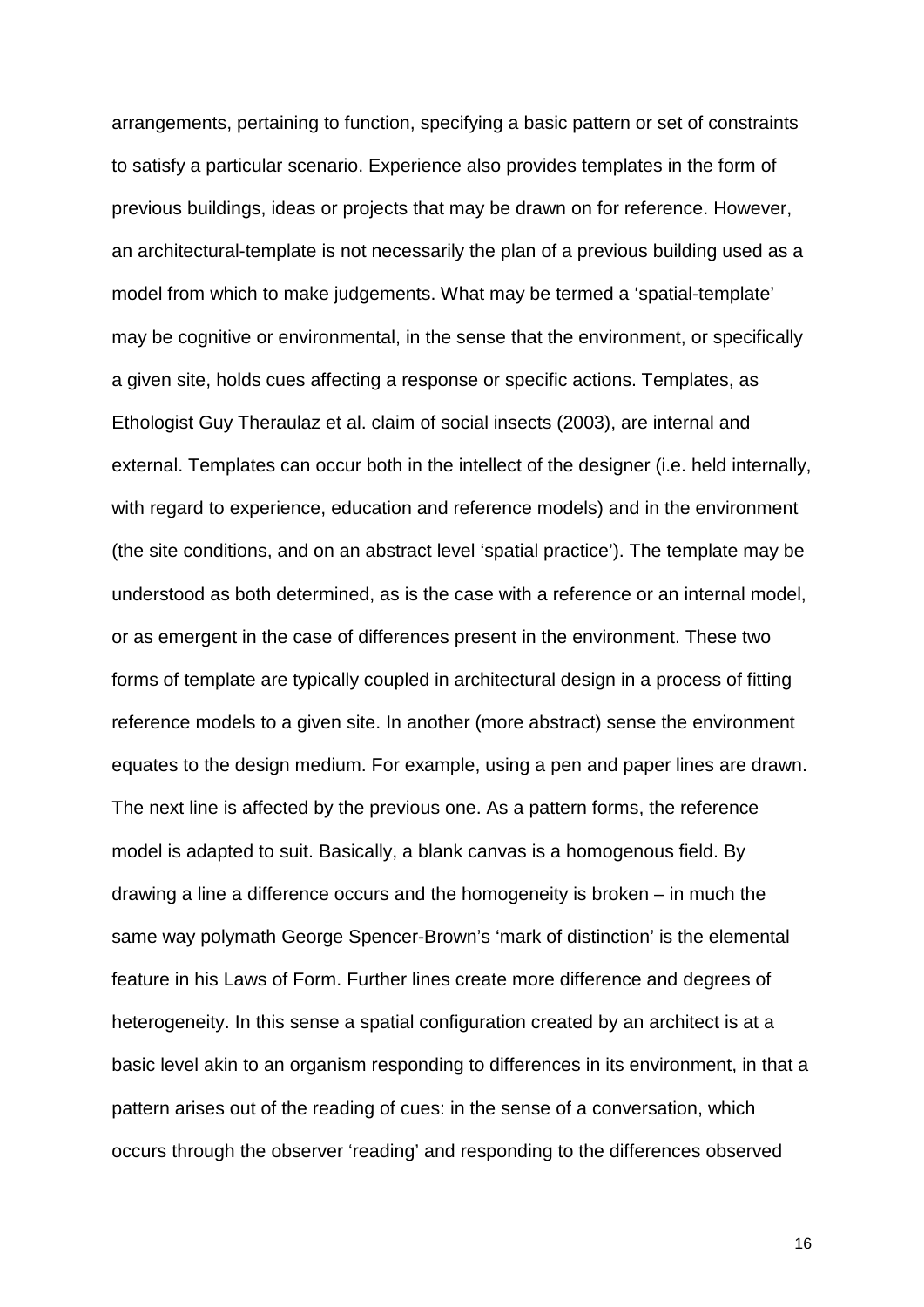(Glanville 2006). This is intertwined with reference models, experience and education, the site and the design medium. Responses are made to the interpretation of distinctions between differences. Reference models are fitted to the site through experience and education, achieved through a process of interplay defined by the design medium and the reading of differences created in the unfolding process of designing.

At the most basic level, this outlines the career of an organism, adapting to and altering its environment to sustain (and enhance) itself. Qualities of the environment are mapped and translated into actions. On the basis that all living things dwell and in so doing affect their environment in some way, designing may, in essence, be extrapolated in much the same way we perceive the teleonomic distributed cognition (and spatial intelligence) of the organism-in-its-environment, in the sense that properties of a particular scenario are mapped onto a given situation, which is then articulated in some way. Deemed to be a primitive condition created through interaction, space (or more specifically spatial configuration) emerges and fluctuates as a result of an organism's interpretation of its surroundings. This interpretation is conditional on the state of the organism and the effect of this impression on the environment: a cyclical process of feedback between internal and external factors that coalesce to effect action. This is the process of designing, a morphological process characterized by 'intentionality', whereby space is organizational, not in the sense of thought or consciousness but of orientation: what may be referred to as telos. It is a reflexive condition that is created and creative, in continual reinvention. However, whilst changeable it is habitual, in the sense that things have a tendency to act as they did on a former occasion than otherwise (Peirce 1992). It is these habitual tendencies that are cast into the artefacts and built structures that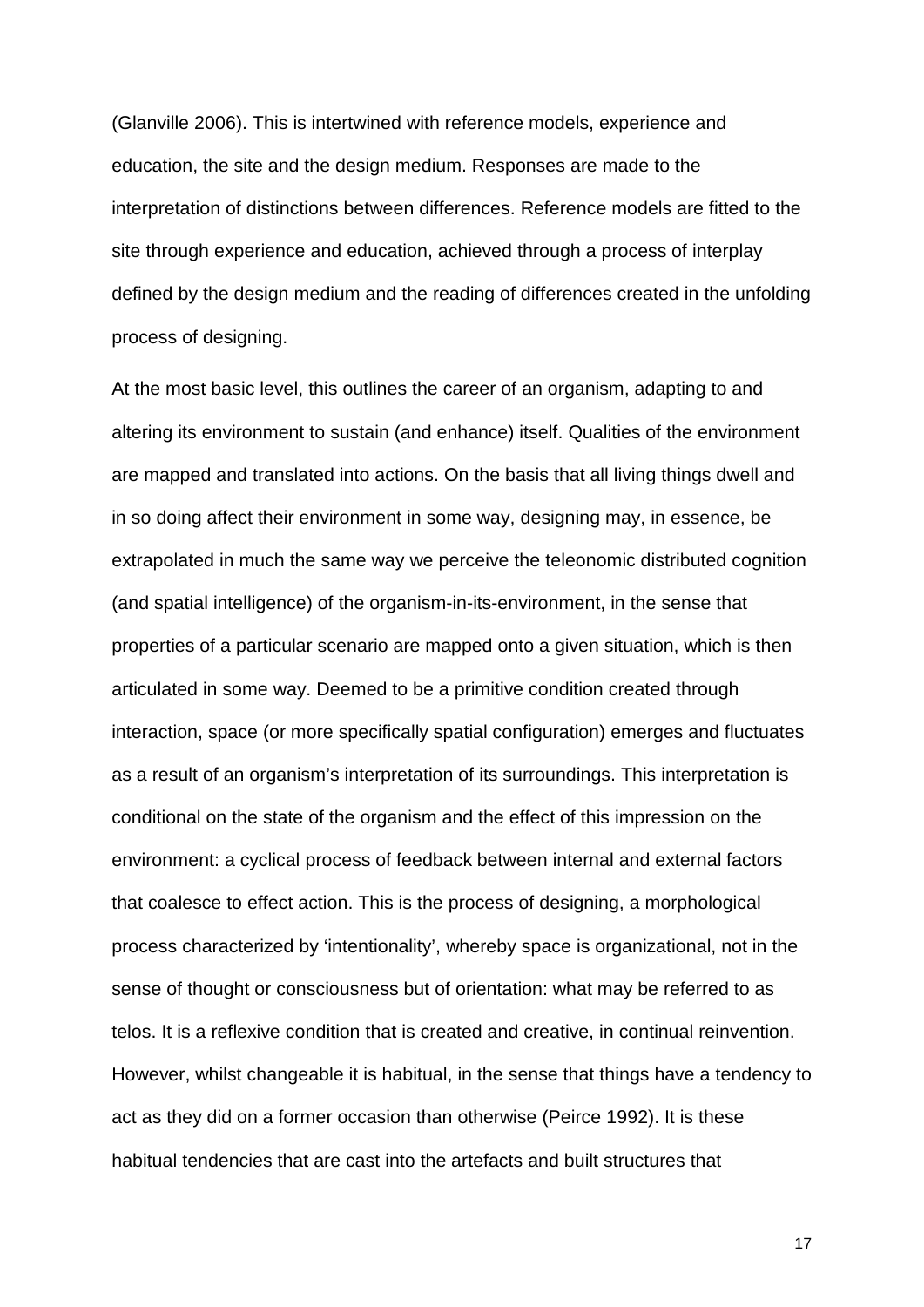organisms, and designers, create. This habitual tendency, however, is not fixed and is not the same as replicating arrangements taken from previous plans, which serves to maintain convention, as it relates to tendency and may thus change (or evolve) depending on the pressures exerted.

#### **Inhabitation as a system of activities**

The process of arranging room layouts is a key activity in the process of designing a building that requires skill and is intrinsically an (abstract) spatially cognitive activity. Planning is the usual way of systematically working through the arrangement of activities in a building, and for all intents and purposes is the process through which an understanding of the building programme is determined. Working out the organization of a building is one of the most important and taxing aspects of the design process concerned with the physical arrangement of objects and spaces within a room, building or site to fulfil the requirements of diverse human activities. Identified by design theorists Horst Rittel and Melvin M. Weber as wicked (1973) the success of the plan is in abstracting such problems into two dimensions, defining a plane to render them manageable, whereby the numerous intertwined components may be arranged. The problem of organizing plan layouts is combinatorially hard and has received considerable attention in the fields of architecture and engineering, particularly since the computer came to be utilized as a tool for analysis and design. In practice (whether computational or not) the process of allocating a collection of spatial components according to certain design criteria is a process of trial and error, determined by topological and geometrical relations. Architects often fall back on previous plans that provide a template enabling the architect to judge and construct a solution by interlacing the template with particular design criteria.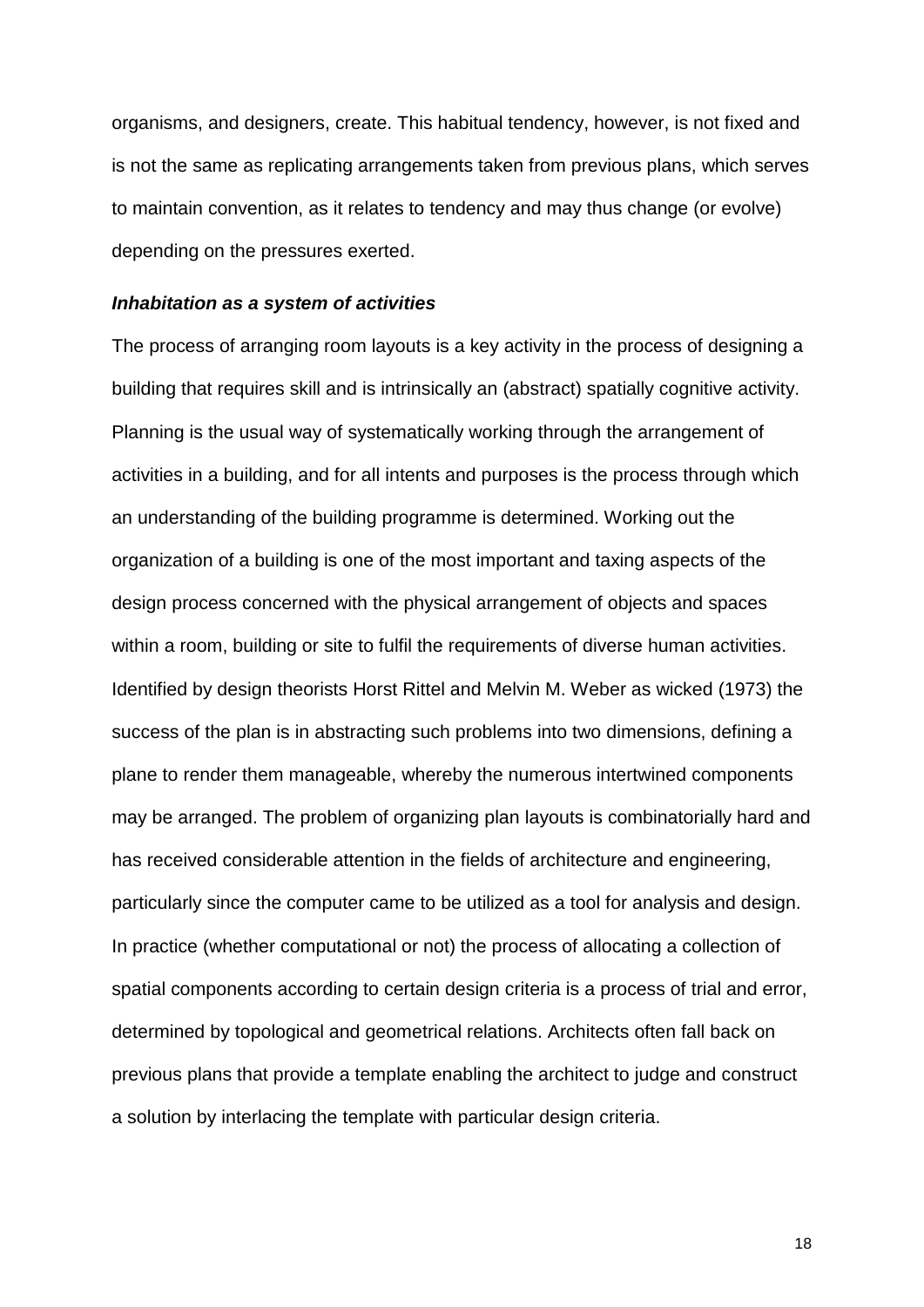We view activities as 'building blocks', which may be combined to define a particular pattern of habitation. Such patterns distinguish typologies, whereby buildings are classified by function. Scrutinizing built structures enables us to consider 'livedspace' retrospectively as a system of social relations and to thereby extrapolate particular rules, or patterns, of inhabitation. Architectural theorists Bill Hillier and Julienne Hanson transported themselves within the plans of built forms to analyse their organization and illustrated how the configuration of space alters when specified from the perspective of each distinct area constituting a planned arrangement (1984). Identifying the forms of planned space to be heterogeneous they reveal buildings to be systems of activity defined by the dynamics of social and cultural goings-on. Perceived in this way 'space' exhibits structure and constitutes organization, becoming a sort of medium, perceived as a system of relations, articulating what Lefebvre claims of space. That '[s]pace is social morphology: it is to lived experience what form itself is to the living organism, and just as intimately bound up with function and structure' (Lefebvre 1995: 94).

#### 5.2.1. The archetypal building block

An activity in isolation is meaningless. Living things are in constant motion, and so it transfers to the things we do. We do things in relation to what we have done before and what we will do next. A pattern of habitation is a mesh of intertwined chain-like relations, determined by the activities taking place. The occurrence of an activity is functional because all activities are connected. Even though an activity may be separate from another (having no specific or physical relation to an adjoining activity) its existence may affect another. Architect William Mitchell defines 'function' as an action with an effect, deemed functional in relation to context (1998). The engineer, biologist-cum-philosopher and computer scientist George Kampis states that 'the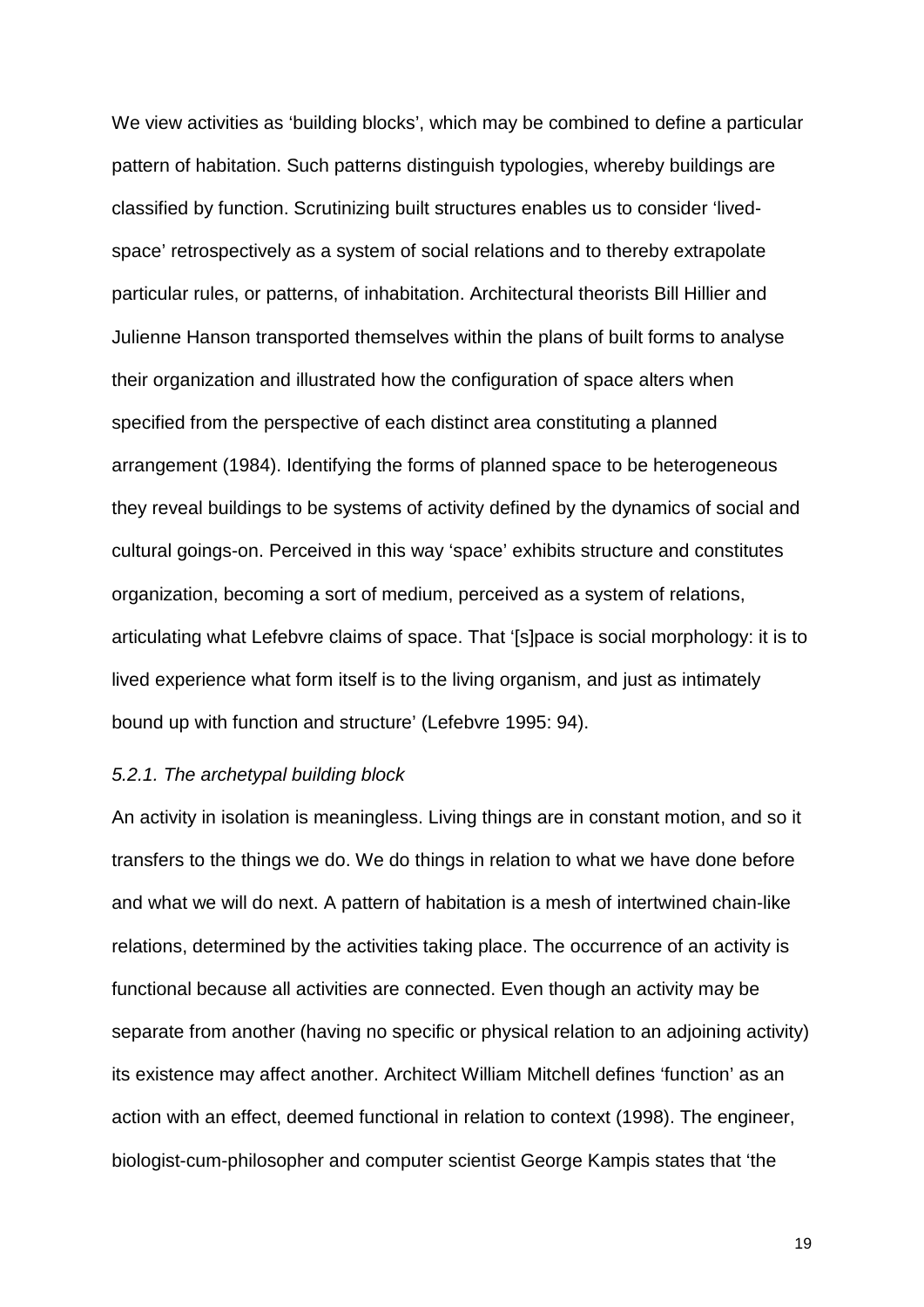notion of function enters into a system description when some teleology […] is supposed to work in the system' (1987: 143). An activity and its functional definition are determined by its association to corresponding activities: that an activity is defined by another activity, by which it is affected and another activity that it affects. Perceived as a chain, an activity has an input and output, thereby goal-directed in an indirect and recursive way, in the sense that something (A) affects something else (B) in a manner that supports 'B' to be or behave in the manner of 'B'. In this way an activity (or specifically function) is defined by a causal chain of connections. An activity is therefore defined functionally as a component, whose function is participation in the production (or articulation) of other activities.

The amalgamation, or association, of one activity with another depends on the constraints and criteria of the activities concerned and their relations in a particular context. It is the combination of activities performed in relation to a particular purpose, task, event or function that articulate spatial organization – in the sense that our actions fuse and define our patterns of spatiality, stipulating a particular form of habitation: what may be referred to as a 'niche'. Organized by purposeful activity, an organism's niche is a habitual condition affected at one scale by differences across boundaries and scales of composition (Hoffmeyer 1998) and at another by differences to which the organism reacts and has intention towards (Uexküll 1926; Bateson 2000). This reflexive condition is effected on the one hand by what a subject does and on the other by the effect of space on the subject. In short, activity creates space – space generates activity. On the premise that the discrete activities forming a particular pattern (or routine) of inhabitation may be extrapolated we may say, in principle, that the basic building block in shaping the built environment is 'activity'. Furthermore, that spatial configuration is driven by sensorial capacities arising from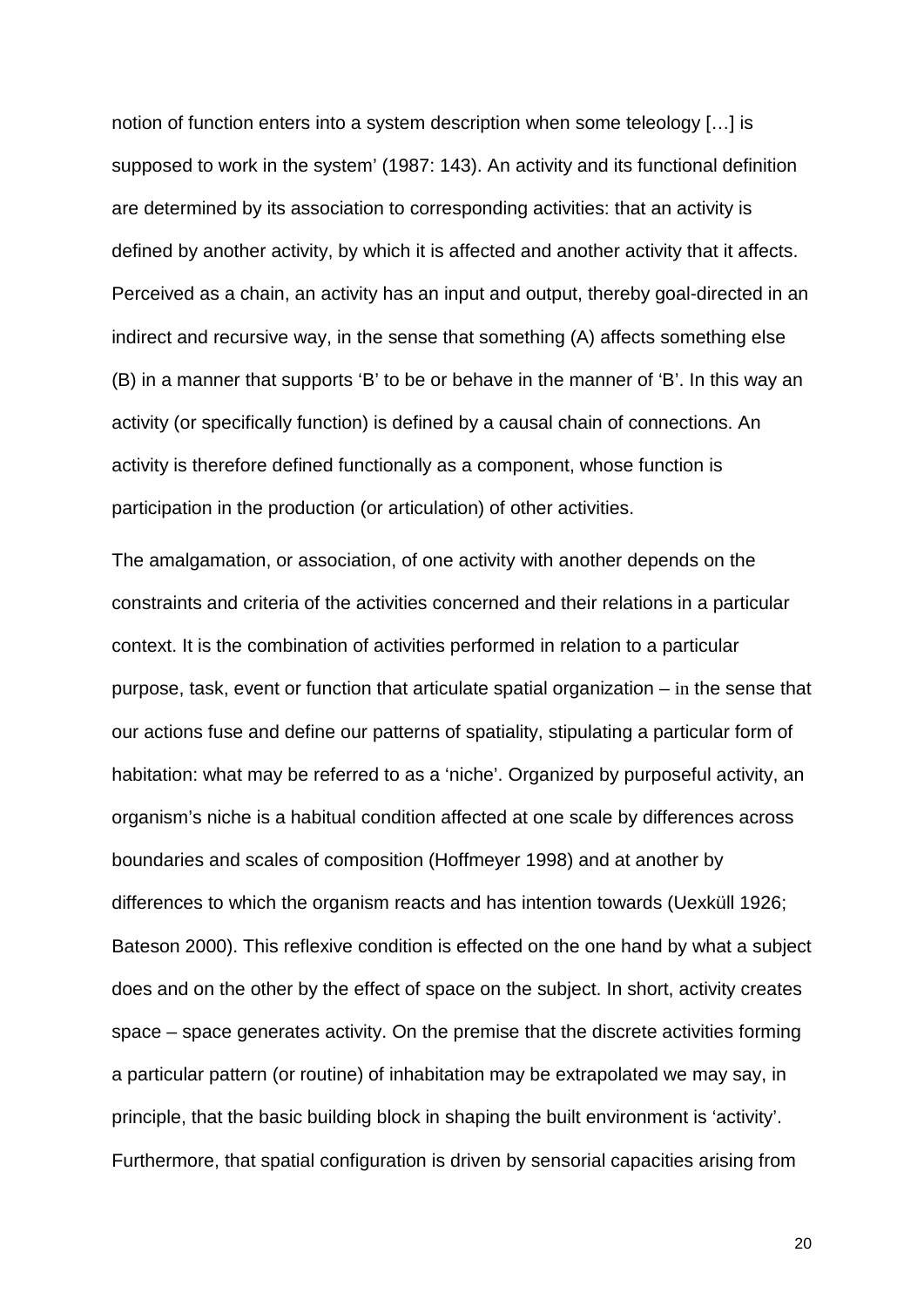the dynamic organizational property of habit: of doing something, that something being an action directed towards some purpose (activity) that is effected through perception and the state of the subject, conditioned by circumstance and the affect that the environment has on the individual. In short inhabitation is a combination of activities that take place in some location and have relation to other activities with which they are connected, are a part of, overlap or are adjacent to. The casting of our proclivity to inhabit is typically determined through planning, the process of which tends to focus on adjacency and connectivity on the basis of e-space. Spatial relations constitute much greater variance than the typical focus allows for.

#### **A teleonomic distributed cognition perspective of configuration**

The configuration of architectural space may be enhanced if the early (programmatic) stages of design were to be approached on the basis of organismenvironment relations. Advocating an artificial life approach we propose agent-based modelling as a means of translating the potential relations intrinsic to the organismin-its environment into spatial factors for the purpose of organizing space in a distributed process of configuration. By taking an agent-based modelling approach we seek to capitalize on the agents' discrete timing, spacing, goals, means and ends. Representing discrete activities as agents, which will self-organize according to their spatial relations, the idea is to capitalize on the dynamic and generative processes intrinsic to niche interaction to determine an arrangement pertaining to a particular 'pattern' of dwelling.

The basic purpose of a building is to shape and manage activity. Hillier proposes that the relation between space and the act of living lies in the relations between configurations of people and configurations of space. 'Encountering, congregating, avoiding, interacting, dwelling, conferring are not attributes of individuals, but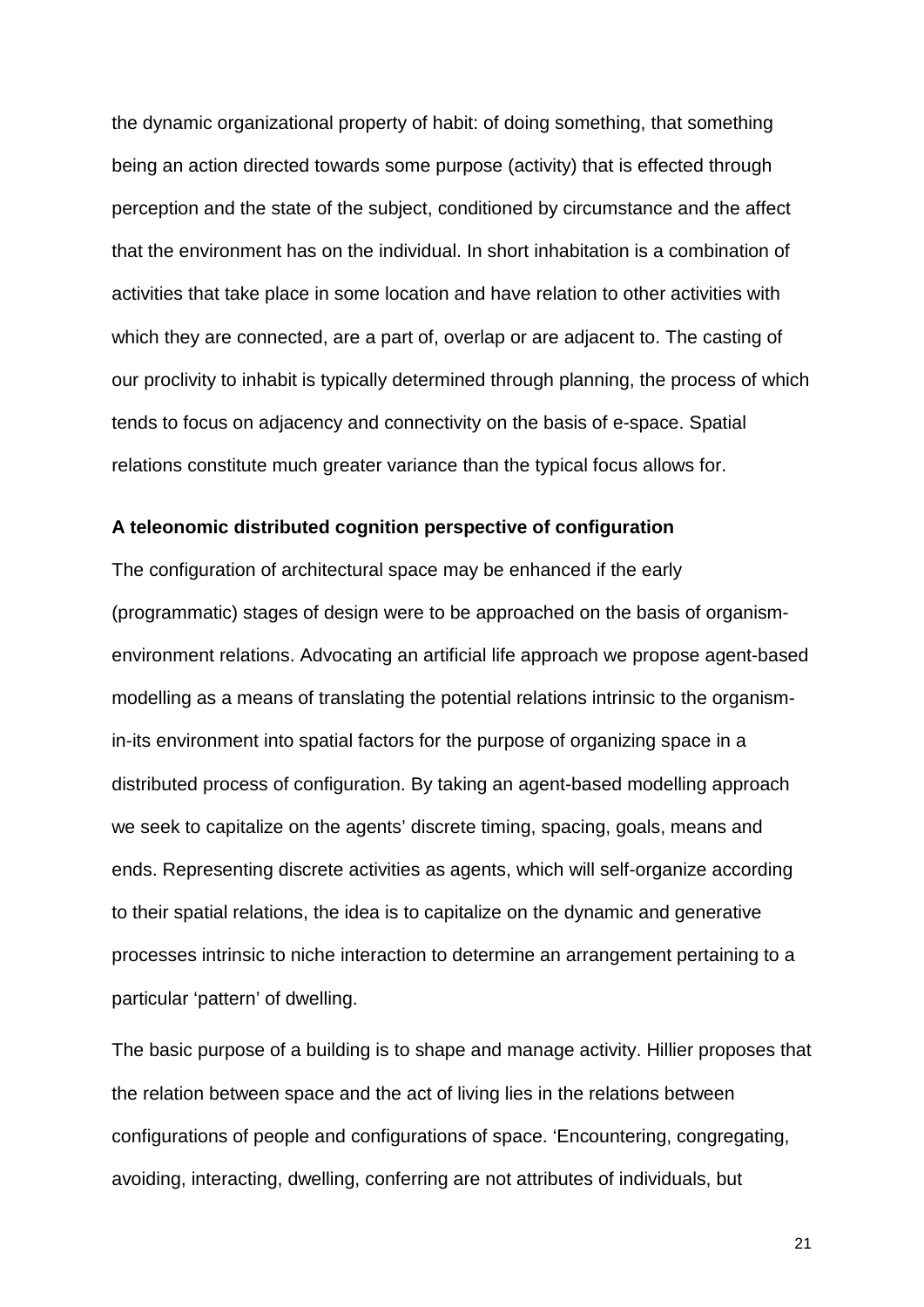patterns, or configurations, formed by groups or collections of people' (1996: 20), which arise collectively through activity in the process of everyday life. The possible relations between individuals, and the activities they perform, equate to interactions. Visualized as a bubble form surrounding the individual in the pursuit of some task we may envisage how these interactions lead to conformations depending on whether the association between one 'activity-niche' and another is positive or negative, which may affect deformations according to the force associated. See Figure 5.

**Figure 5:** Niche conformation effected by organism interaction.

The patterns depicted in Figure 5 (stemming from Smith and Varzi) are social, relating to various cases of two-tenant/two-niche interaction. These may be extrapolated to define a series of relation potentials (depicted in Figure 6) to illustrate possible forms of interaction that give rise to the sorts of association that one agent may have with another. The forms of association, being social, equate to degrees of consolidation. We might, in the first instance, imagine a friendly encounter, whereby the individuals are allied or congenial: a sociable condition in which the niches combine or fuse, articulated by 'a' and 'b'. Of course 'a' may also be viewed negatively, as dominance. A positive encounter may transpire, whereby the two join but remain separate, as in'd', which may alternatively be a case of hostility. In the case of 'c' the two may be disassociated while having a neutral disposition to one another, in which case the two niches remain separate but may overlap. Else there may be hostility, or one may be contrary to the other, causing deformation (in the case of 'd') or repulsion (in the case of 'e'). We thus see (from left to right) instances of coupling, nonchalance, encounter (which may be a collision or impingement) and contrast (which may be conflict or incompatibility). Withstanding 'c' and 'e' the exchanges lead to deformation. These forms of interaction are applied as possible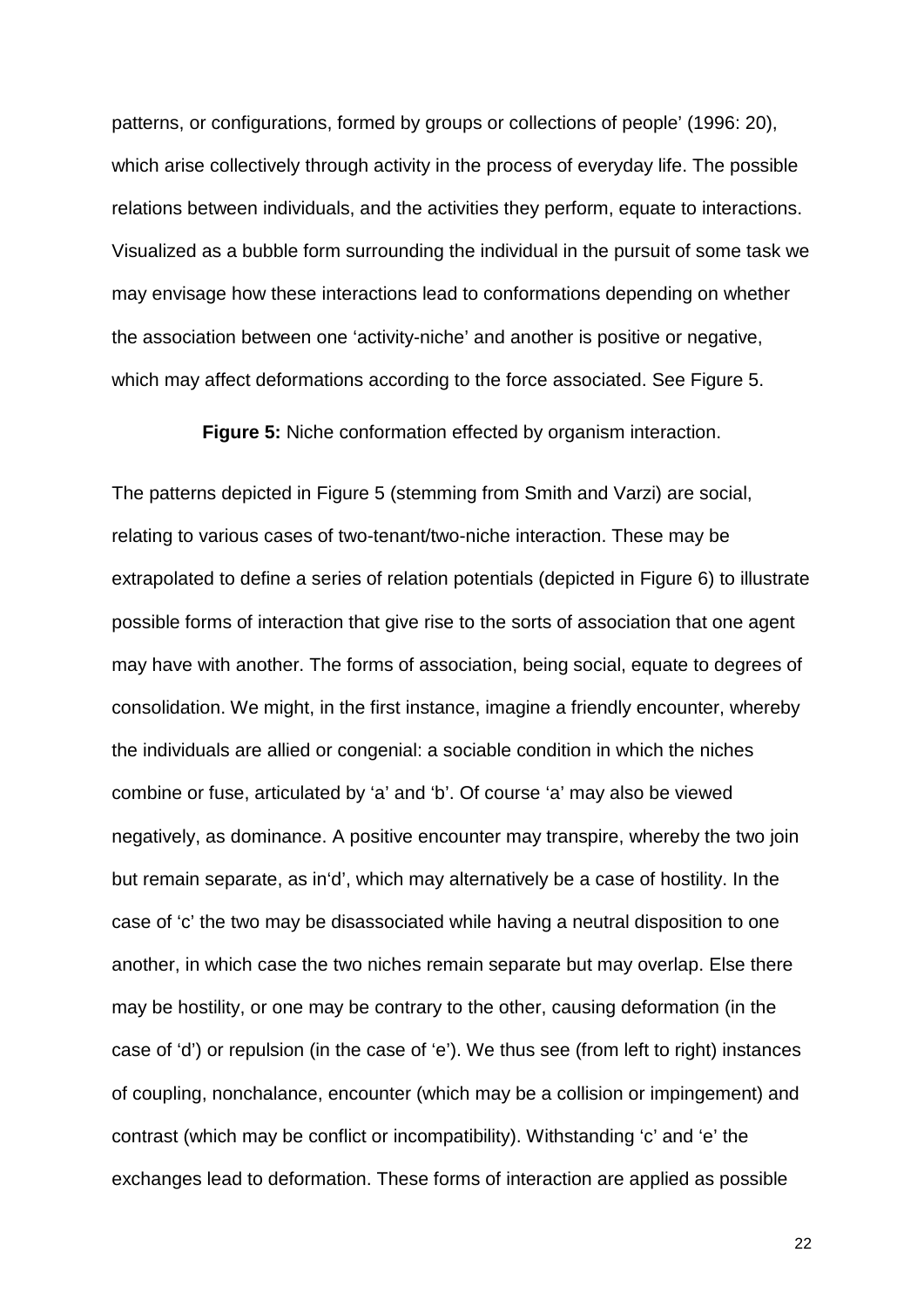forms of association between agents, depicting discrete activities, to serve as the basis for their agency. These associations thus define the manner in which the agents may interact and how their association may be projected spatially. Figure 6 illustrates how these interactions may be projected spatially to define a series of relation-potentials that are subsumptive. The relation-potentials distinguish the spatial-property of a relation as a scale, not of dimension but as a gradient, or degree of consolidation.

**Figure 6:** Potential relations occurring between one activity-niche (agent) and another.

Applying these potential relations to the forms of association between one activity and another we transfer the form of conformation between one activity-niche and another into behaviours. We thus propose modelling a collection of discrete activities (as agents) pertaining to a particular spatial scenario (or more specifically a building programme) such that the concluding pattern is something that emerges through the interrelations between agents representing various discrete activities: on the premise that 'buildings transmit information through their interior structures, defining particular patterns, or formations, of space' (Hillier and Hanson 1984). The notion is that the proposed method of configuration might unveil the intrinsic pattern underlying a particular programme of habitation, generating a pattern of space – or spatial morphology – in relation to configurations generated through associational networks of an array of activities pertinent to a given programme.

The agents represent a region of space specific to a discrete activity constituting an archetypal organism, which has the capacity to distinguish self from non-self, and thus affect and be affected by its environment. A difference detected may affect an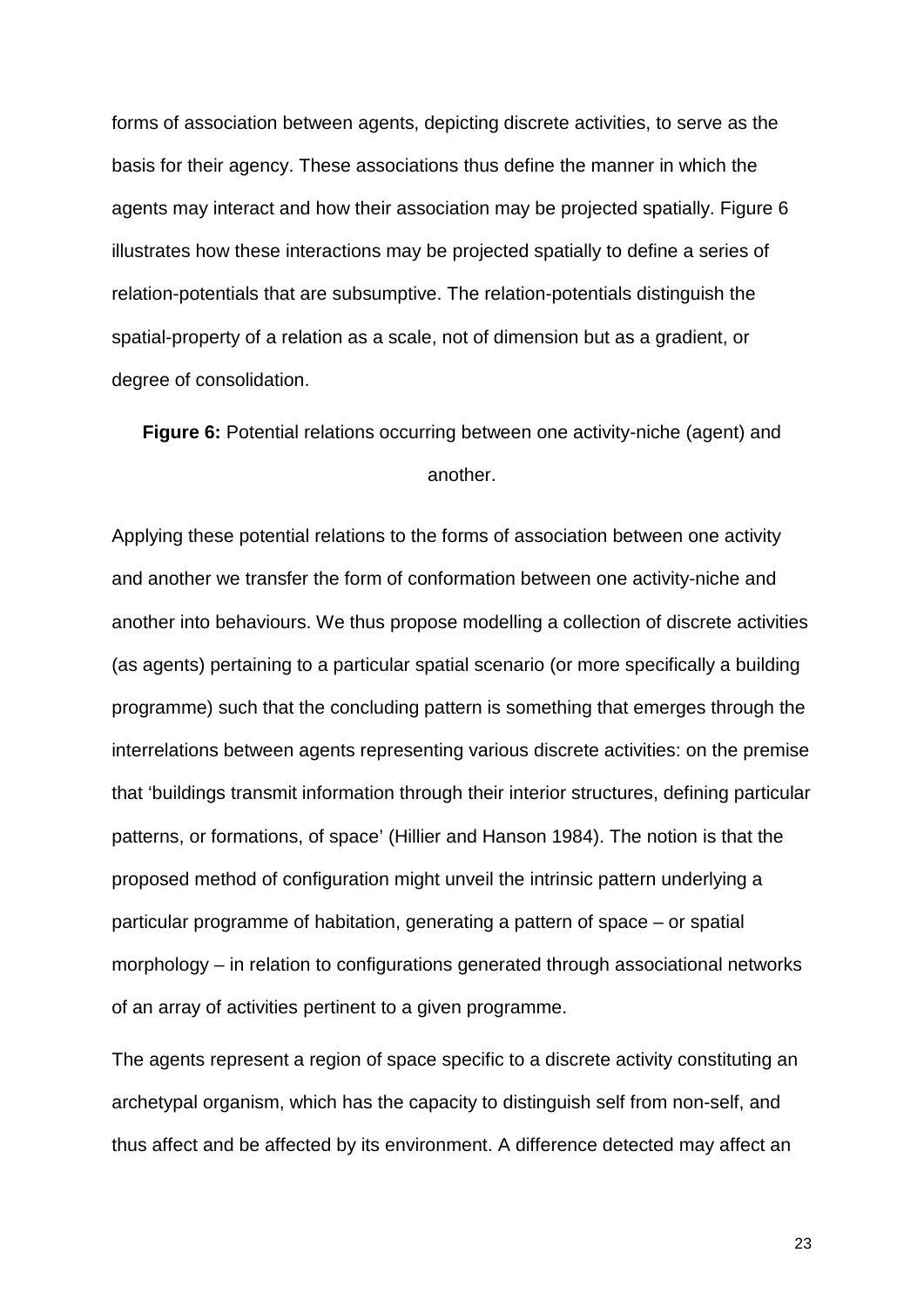agent by constituting a force, affecting it in a centrifugal (attract) or a centripetal (repel) manner, thereby influencing its conformation (as in Figure 6), state or position. Differences are therefore 'observed' by an agent as a result of their meaning. Such a model would enable a process whereby configuration is the result of the multiplicity of interactions between agents with their own timing, spacing, goals, means and ends. At its most basic level the attract-repel mechanism in the model relates to social relations that contrast, defining conditions analogous to situations between activities that have conflicting social properties, such as one being public and the other private or environmental properties where the effect of one is noise whilst the requirement of another is quiet. In such cases one agent will seek to evade the other. However, the properties of activity are not so straightforward as our activities take on different characters in relation to context and the disposition of the 'actor'. For example, the activity of writing this article fluctuates from sitting in silence to 'requiring' noise (music), from sitting to standing and, at times, pacing, and at other times turns to the distinct activity of making tea. Therefore the associations between the activity of 'working' (i.e. writing this article) and other activities alter. The associations are not fixed. An activity has tendencies, and these fluctuate depending on physiological and social needs.

The idea is that the agents conformation (or specifically that of the activity-niche) and thus the concluding configuration are determined by the behaviour of the agent population, whereby the agents adapt to their environment according to the differences that they 'perceive'. Relating this to how people respond to their changing environment and how our activities change or the way we alter our surroundings to reflect (for example) a changing climate we can see how the activityniches transformation may reflect this: changing from one stable state to another.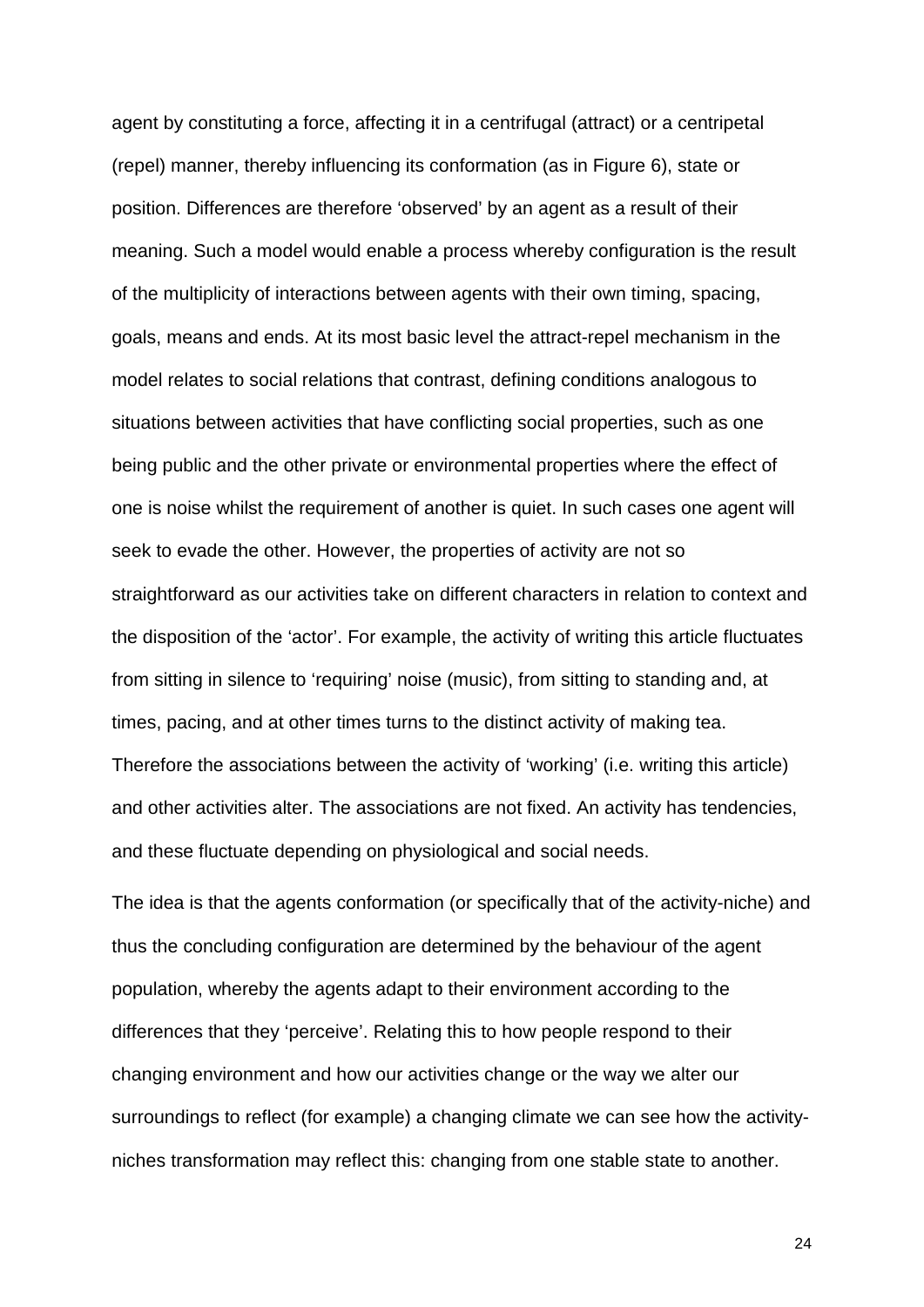Before detecting a difference an agent is in one state, but detecting 'a difference' it will respond to that difference and settle into another state once that difference has been 'accommodated': i.e. it reconfigures its boundary conformation to changing conditions. The proposed model outline thus reflects how an organism moves from a stable spatial domain, representing a given understanding of said spatial domain at a specific time, to another stable but different spatial domain due to the organism sensing changes in its environment and adapting to such changes. For example, in much the same way that the internal state of an organism may change according to external perturbations, an inhabitant sensing a changing climate may alter the configuration of his or her living quarters to accommodate or embrace changing external conditions, thereby satisfying physiological needs. The proposition is an analogue of a bottom-up approach to architectural design that takes into account that we as organisms interact with our ever-present changing environment and redefine our spatial domain depending on our sensory interaction with the said environment. The changes affecting our sensory interaction are not only physiological, but are social too. For example, whilst we might engage in seasonal changes of our living quarters due to perceiving changes in our spatial domain consequent to external conditions, changes may also occur as a result of social or life events.

This is not the modelling of people's movement or goings-on but a conceptual representation of behaviour. In an abstract sense human beings are perceived as agents running within a maze of interrelated, integrated, entwined activity patterns. It is the performance of activity, influenced by context, which generates space, and defines spatial configuration in the context of designing conditions of spatial patterning, the point being to determine an approach to spatial configuration that is implicitly representative of the organism-in-its-environment: i.e. its action and being.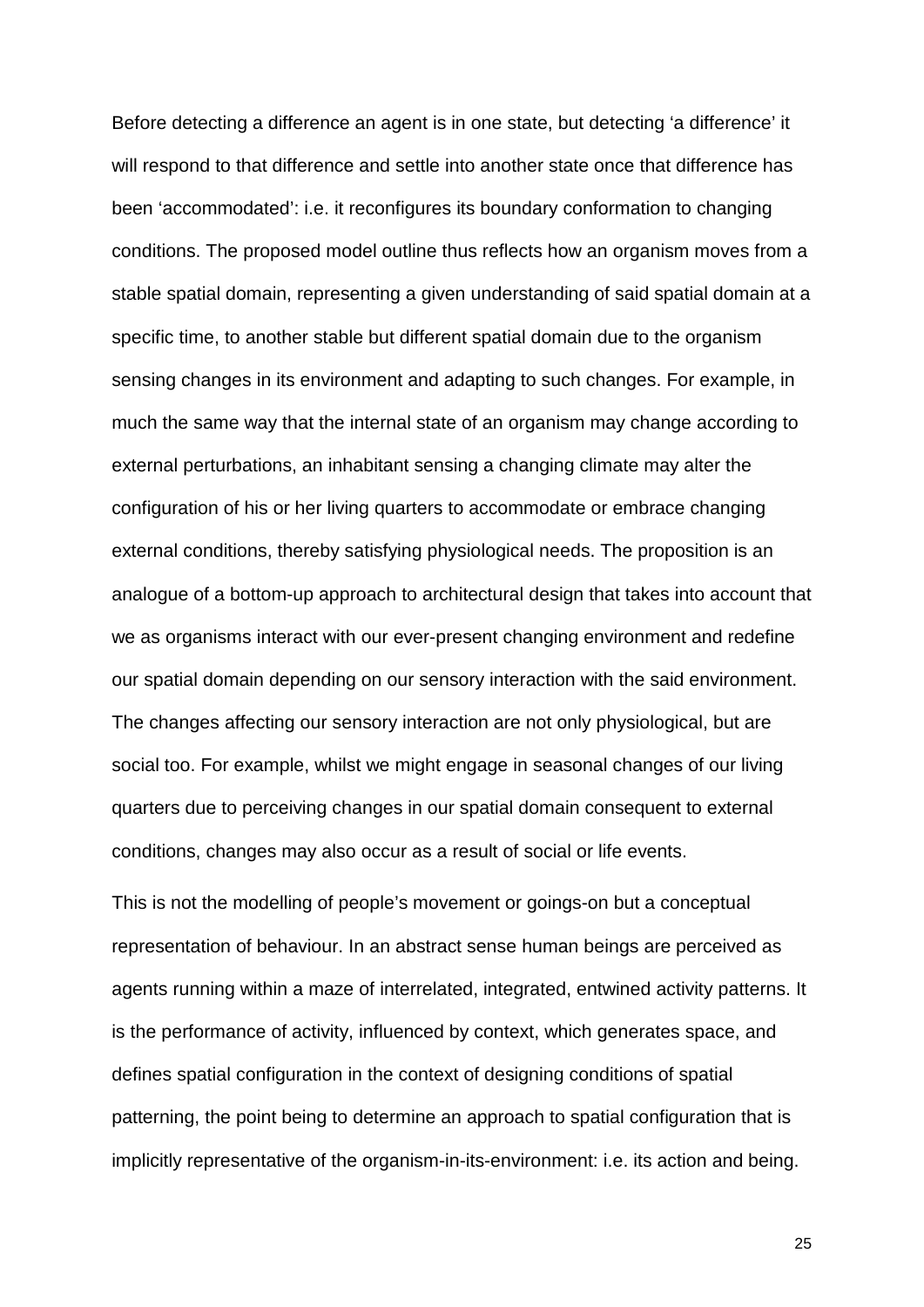#### **Conclusion**

This article explores the newly defined concept of teleonomic distributed cognition in a spatial and temporal domain and proposes how this conceptualization may be applied to how architectural space is organized. The modelling methodology outlined explores a biological definition of space and organization. The proposition is based on the distinction of a difference, and as such, the capacity of an organism to sense and its coupling to its environment, that this is spatial, and thus expressive of spatial intelligence, presenting a platform from which the authors aim to develop an approach to generating (architectural) spatial formations that articulate the 'nature' of inhabitation. The approach outlined in section 6 describes how the conceptual position presented (in Sections 2–5) may be actualized. Just as 'the proof of the pudding is in the eating' the next step in this project is to develop the agent-based model outlined in Section 6 to apply the theoretical perspective and to test any results from the implementation.

Space as lived must be tallied with the traditional conceptualization of mathematized space because whilst space has geometrical and topological characteristics it is actualized through behaviour. There is a binding connection and reciprocal influence between the environment of an organism and its behaviour that affects the organism´s being and the activities that it performs. As such there is a structural coupling between intention and the environment, in much the same way that space as lived and mathematized space are two sides of the same coin. Architectural space may thus be derived from the properties of unity between an organism and its environment or another organism that may be construed as part of that environment. The premise is therefore that some characteristics of space comply with those of a complex adaptive system that produces its own organization in response to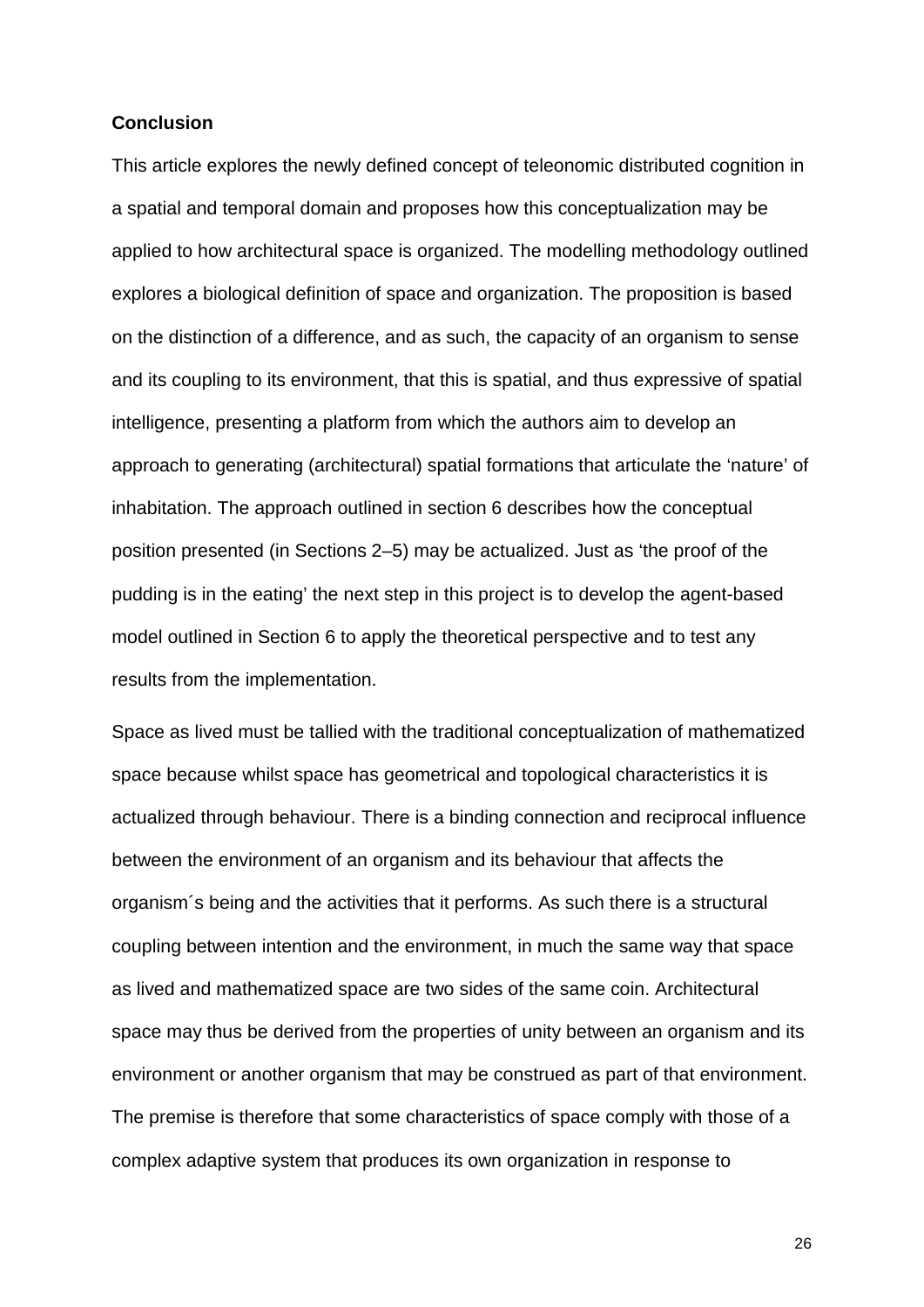differences in its environment. Our proposal is an attempt to translate these differences (information) into 'object' to articulate spatial intelligence, casting the teleonomic distributed cognition of an organism into a method of generating architectural spatial formations.

A critique of the approach argued for may be that buildings generally allow for the fluctuating and changing demands of inhabitants. Buildings may be adapted and altered, and rooms often allow for changes in the inhabitants idiosyncrasies. This is true of many buildings. Looking at residential buildings, for example, Victorian and Georgian town houses (in the United Kingdom) are commonly occupied in ways that vary widely today from the style of living that they were originally intended for. This is the merit of such house forms. But space standards are squeezed in today's economic climate and few people live in a house design specifically for them. The Royal Institute of British Architects recent campaign (Homewise: Without Space + Light) highlights the impact of space on the way we live our lives. The approach argued for ways to address the imbalance that Lawson (2001) and van Schaik (2008) highlight by focusing on our coupling to our environment and how this is effected through teleonomic distributed cognition.

In closely examining the process of architectural practice we find that it corresponds to a process of teleonomic distributed cognition where spatial intelligence is not only a requirement but also a consequence for its practice. Recognizing it as such lends clarity to the design process. Identifying the Personal-Subjective-Relative and Impersonal-Objective-Absolute aspects emphasizes the sociality of design as a process in which stakeholders need to recognize the value of their unique Personal-Subjective-Relative views as intrinsic and fundamental to achieving the Impersonal-Objective-Absolute view that projects require to make them effective.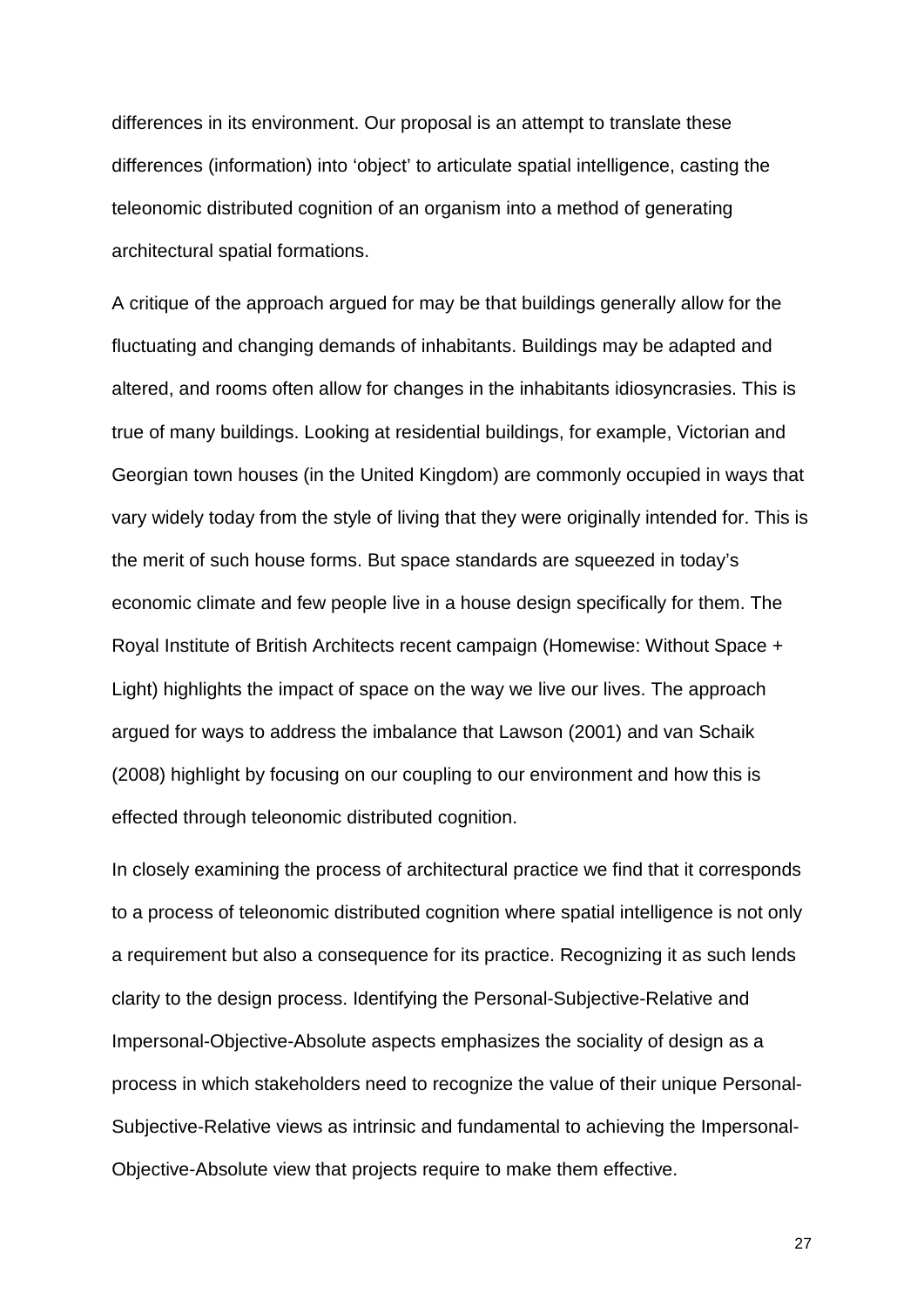#### **Acknowledgements**

One of the authors (JFC-G) acknowledges the financial support of the Secretaría Nacional de Educación Superior, Ciencia, Tecnología e Innovación (SENESCYT) through the Prometeo Fellowship.

#### **References**

- Bateson, Gregory (2000), 'Form, substance and difference', in Steps to an Ecology of Mind, Chicago: The University of Chicago Press, pp. 454–71.
- Cardenas-Garcia, Jaime. F. (2013), 'Distributed cognition: An ectoderm-centric perspective', Biosemiotics, 6:3, pp. 337–50.
- Gardner, Howard (2011), Frames of Mind: The Theory of Multiple Intelligences, New York: Basic Books.
- Glanville, Ranulph (2006), 'Construction and design', Constructivist Foundations, 1:3, pp. 103–110.
- Hall, Edward, T. (1963), 'Proxemics: The study of mans spatial relations', in Galdstone Iago (ed.), Man's Image in Medicine and Anthropology, New York: International universities Press Inc., pp. 422–55.
	- (1966), The Hidden Dimension, New York: Anchor books.
- Hegarty, Mary, Montello, Daniel R., Richardson, Anthony E., Ishikawa, Toru and Lovelace, Kristin (2006), 'Spatial abilities at different scales: Individual differences in aptitude-test performance and spatial-layout learning', Intelligence, 34:2, pp. 151–76.
- Hillier, Bill (1996), Space is the Machine, Cambridge: Cambridge University Press.
- Hillier, B and Hanson, J. (1984), The Social Logic of Space, Cambridge: Cambridge University Press.
- Hoffmeyer, Jesper (1996), 'The swarming body', in Irmengard Rauch and Gerald F. Carr (eds), Semiotics Around the World: Synthesis in Diversity – Proceedings of the Fifth Congress of the International Association for Semiotic Studies, Berkeley 1994, Approaches to Semiotics, vol. 2, Berlin: Mouton de Gruyter, pp. 937–40.
- (1998), 'Surfaces inside Surfaces: On the origin of agency and life', Cybernetics & Human Knowing, 5:1, pp. 33–42.
- Hutchins, E. (2006), 'The distributed cognition perspective on human interaction', in N. Enfield and S. Levinson (eds), Roots of Human Sociality, New York: Berg, pp. 375–98.
- Kampis, George (1987), 'Some problems of system descriptions I: Function', The International Journal of General Systems, 13:2, pp, 143–56.
- Lawson, Bryan (2001), The Language of Space, Oxford: Architectural Press.
- Lefebvre, Henri (1995), The Production of Space (trans. Donald Nicholson-Smith), Oxford: Blackwell Publishers Ltd.
- Marchette, Steven A., Bakker, Arnold and Shelton, Amy L. (2011), 'Cognitive mappers to creatures of habit: Differential engagement of place and response learning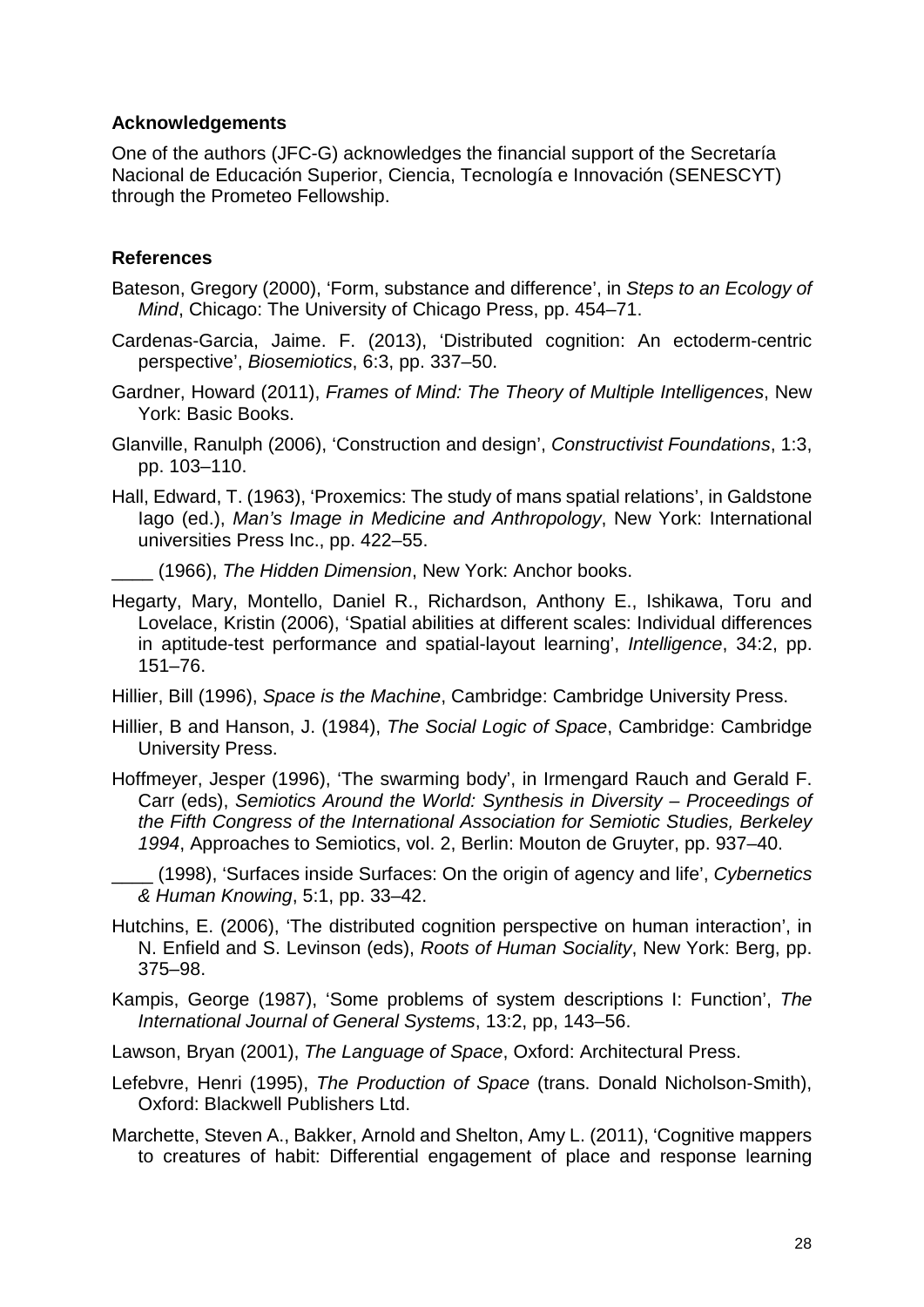mechanisms predicts human navigational behavior', The Journal of Neuroscience, 31:43, 26 October, pp. 15264–68.

- Maturana, Humberto (2005), 'The origin and conservation of self-consciousness reflections on four questions by Heinz von Foerster', Kybernetes, 34:1&2, pp. 54– 88.
- Maturana, H. R. and Varela, F. J. (1987), The Tree of Knowledge the Biological Roots of Human Understanding, Boston: New Science Library.
- Mayr, Ernst (1974), 'Teleological and teleonomic: A new analysis', in R. S. Cohen & Marx W. Wartofsky (eds.), Methodological and Historical Essays in the Natural and Social Sciences. Boston: Reidel. pp. 91—117.
- Mitchell, W. J. (1998), The Logic of Architecture: Design, Computation and Cognition, Cambridge, Mass. ; London: MIT Press.
- Moore, K. L. and Persaud, T. V. N. (2003), The Developing Human: Clinically Oriented Embryology, Philadelphia: Saunders.
- Montagu, Ashley (1978), Touching: The Human Significance of the Skin, 2nd ed., New York: Harper & Row Publishers Inc.
- Peirce, Charles. A (1992), 'Guess at the riddle', in Nathan Houser and Christian Kloesel (eds), The Essential Peirce: Selected Philosophical Writings, Volume 1 (1867–1893), Bloomington: Indiana University Press, pp. 245–79.
- Pross, Addy (2012), What is Life? How Chemistry Becomes Biology, Oxford: Oxford University Press.
- Rittel, Horst W. J. and Weber, M. M. (1973), 'Dilemmas in a general theory of planning', Policy Sciences, 4:2, pp. 155–69.
- Schaik, Leon van (2008), Spatial Intelligence: New Futures for Architecture, Chichester: AD Primers. John Wiley and Sons Ltd.
- Schwarzer, M. W. (1991), 'The emergence of architectural space: August Schmarsow's Theory of Raumgestaltung', Assemblage, 15 (Aug., 1991), pp. 48– 61.
- Smith, B., & Varzi, A. C. (2002). Surrounding space: The ontology of organismenvironment relations. Theory in Biosciences, 121(2), 139–162.
- Theraulaz, Guy, Gautrais, Jacques, Camazine, Scott and Deneubourg, Jean-Louis (2003), 'The formation of spatial patterns in social insects: From simple behaviours to complex structures', Philosophical Transactions of the Royal Society London A, 361:1807, 15 June, pp. 1263–82.
- Uexküll, Jakob von (1926), Theoretical Biology, New York: Harcourt, Brace & Company Inc. and Kegan Paul, Trench, Trubner and Co. Ltd.

\_\_\_\_ (1957), 'A stroll through the worlds of animals and men: A picture book of invisible worlds', in Instinctive Behaviour; The Development of a Modern Concept (ed. and trans. Claire H. Schiller), London: Methuen & Co. Ltd, pp. 5–80.

Ven, Cornelis van de (1987), Space in Architecture: The Evolution of a New Idea in the Theory and History of the Modern Movements, Assen: Van Gorcum & Comp.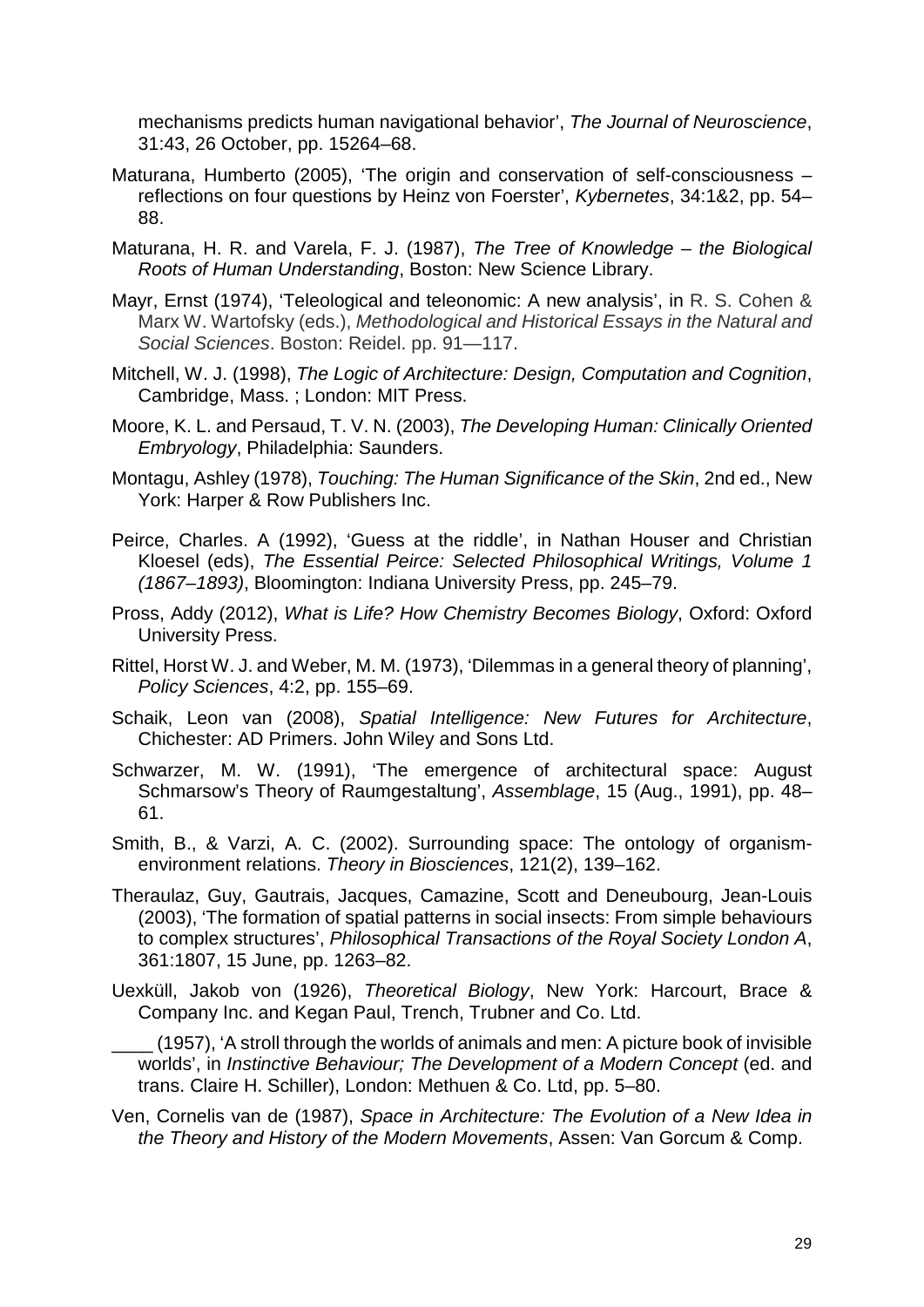Weber, Bruce (2009), 'On the emergence of living systems', Biosemiotics, 2:3, pp. 343–59.

Weisberg, Steven M., Schinazi, Victor R., Newcombe, Nora S., Shipley, Thomas F. and Epstein, Russell A (2014), 'Variations in cognitive maps: Understanding individual differences in navigation', Journal of Experimental Psychology: Learning, Memory, and Cognition, 40:3, pp. 669–82.

#### **Contributor details**

Tim is director of Digital Architecture and senior lecturer at the Kent School of Architecture. He is a UK-registered architect who, having worked in small-scale private and large-scale international practices in the United Kingdom and overseas, turned to focus on his interests in natural systems and computation. Awarded an EPSRC research grant in 2008 Tim completed his Ph.D. (2013) in Architecture and Computational Design at the Bartlett School of Graduate Studies, University College London. Tim's research is a synthesis of algorithmic and biological design thinking. Taking an interdisciplinary approach his research is a combination of synthesizing several different strands of theoretical work on conceptualizing, representing and analysing space and spatiality, and developing computer codes that simulate bio-inspired spatial self-organization. The purpose of these two endeavours is to (1) probe and improve the concept of space for architectural practice and (2) make a case for the use of such computational tools as creative stimuli for early stage design processes. Understanding space to arise from the interplay of dynamic habitual agencies, he proposes that architects may benefit from embracing a decentralized approach to configuration in order to mediate and articulate inhabitation. Contact:

Tim Ireland, Kent School of Architecture, Marlowe Building, University of Kent, Canterbury.

#### CT2 7NR, UK.

E-mail: [t.ireland@kent.ac.uk](mailto:t.ireland@kent.ac.uk)

Jaime F. Cardenas-Garcia in his retirement is a visiting research scientist in the Department of Mechanical Engineering at the University of Maryland – Baltimore County and a Member of the Academy of Sciences of Ecuador. After obtaining his BSME, MS and Ph.D. degrees from the University of Maryland in College Park he joined the faculty at Colorado State University as an Assistant Professor, after which Prof. Cardenas-Garcia transferred to Texas Tech University, where he spent the majority of his academic career as assistant, associate and full professor. Other academic appointments have been at the University of Maryland in College Park, University of Florida in Shalimar and the University of Texas in Brownsville. His research interests cover a wide spectrum in Science and the Humanities. **Contact:**

Jaime F. Cardenas-Garcia, Department of Mechanical Engineering, University of Maryland

– Baltimore County,1000 Hilltop Circle, Baltimore, MD 21250, USA.

E-mail: [jfcg@umbc.edu](mailto:jfcg@umbc.edu)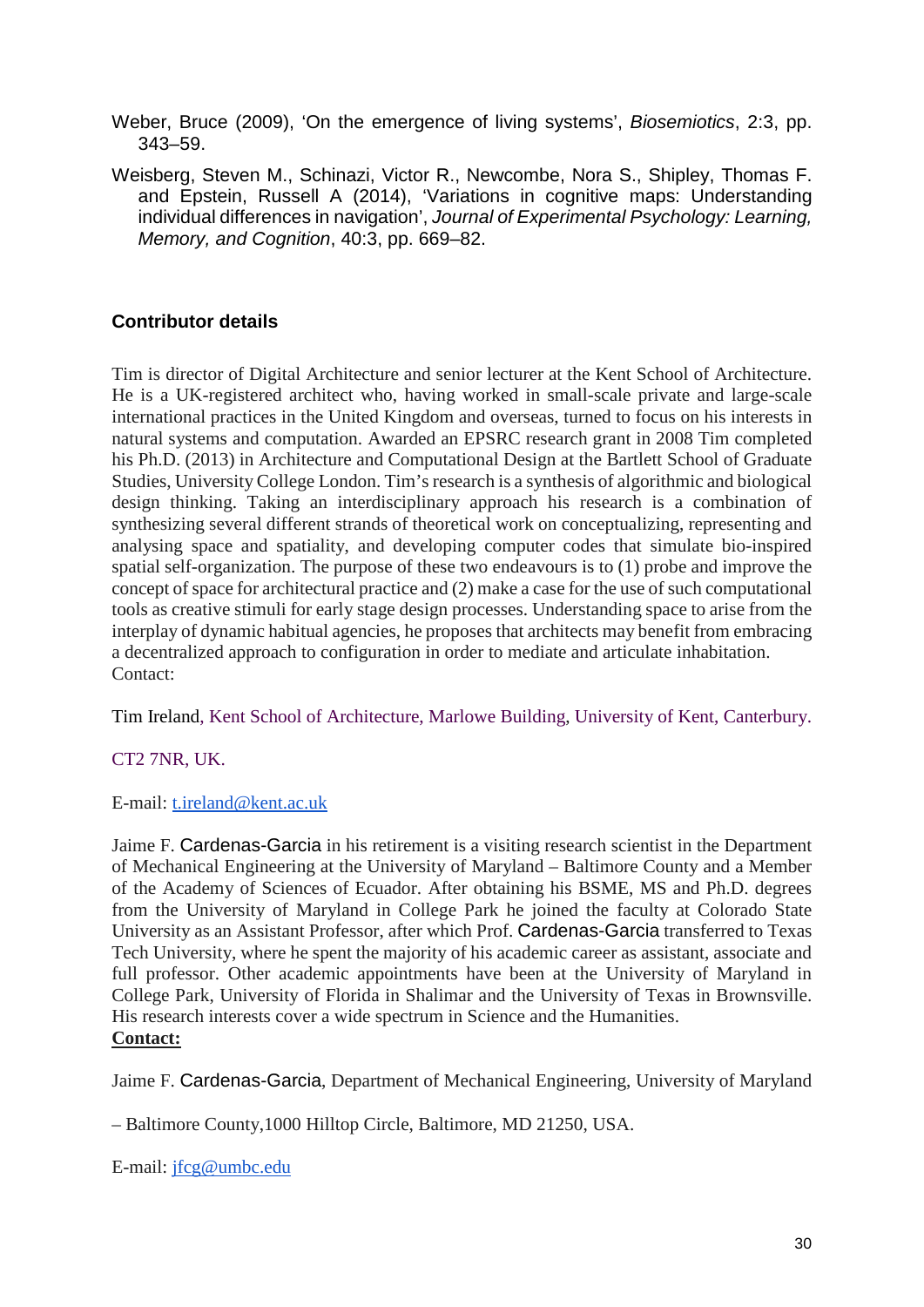

**Figure 1.** Lived-space is a mediation of the mental and physical dimensions of space.

**Figure 2:** System-environment coupling (redrawn from Maturana and Varela 1987).

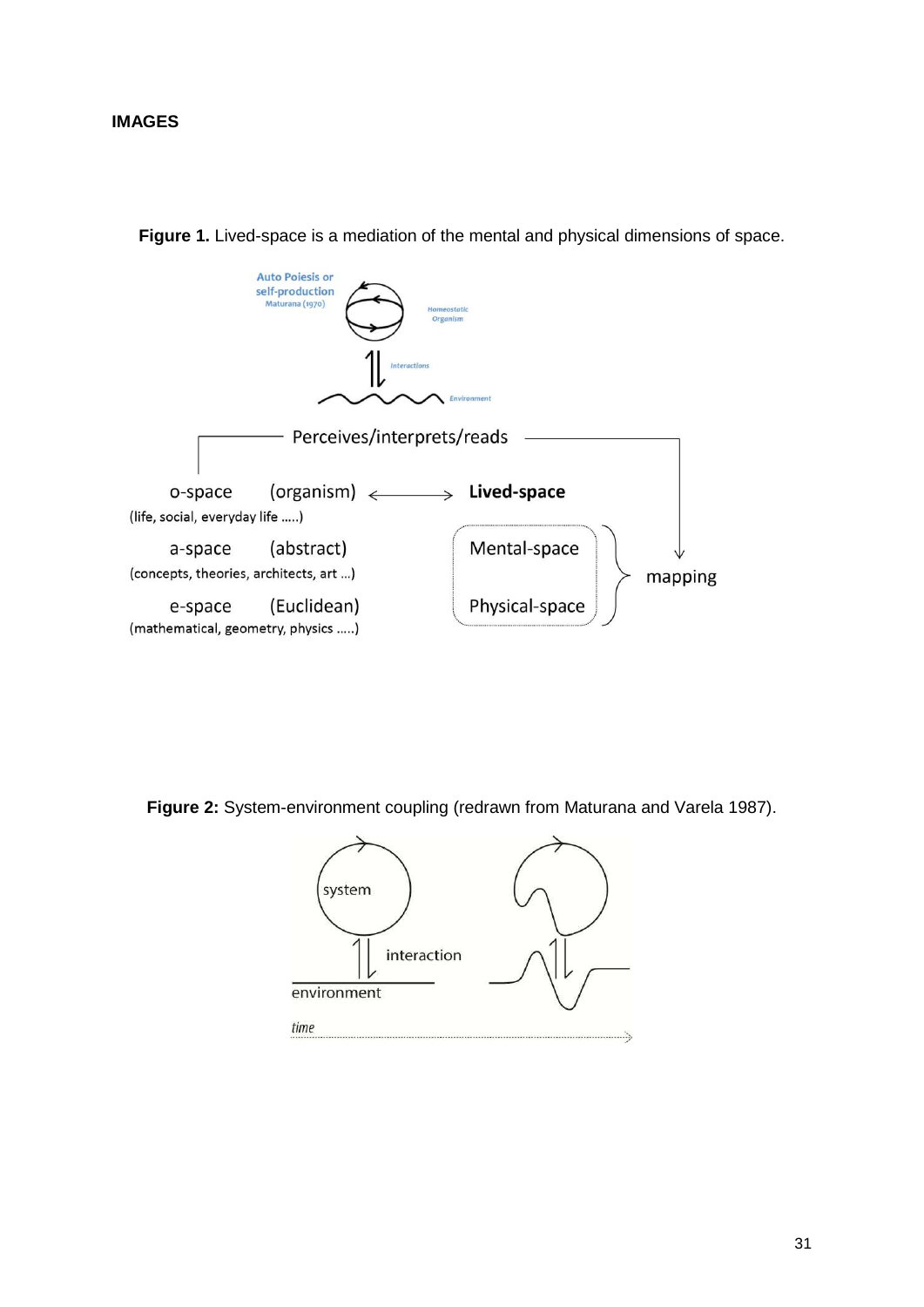

**Figure 3.** The Personal-Subjective-Relative view and Impersonal-Objective-Absolute view of organism interactions.

**Figure 4:** Illustrating the Personal-Subjective-Relative view and Impersonal-Objective-Absolute view of ants.

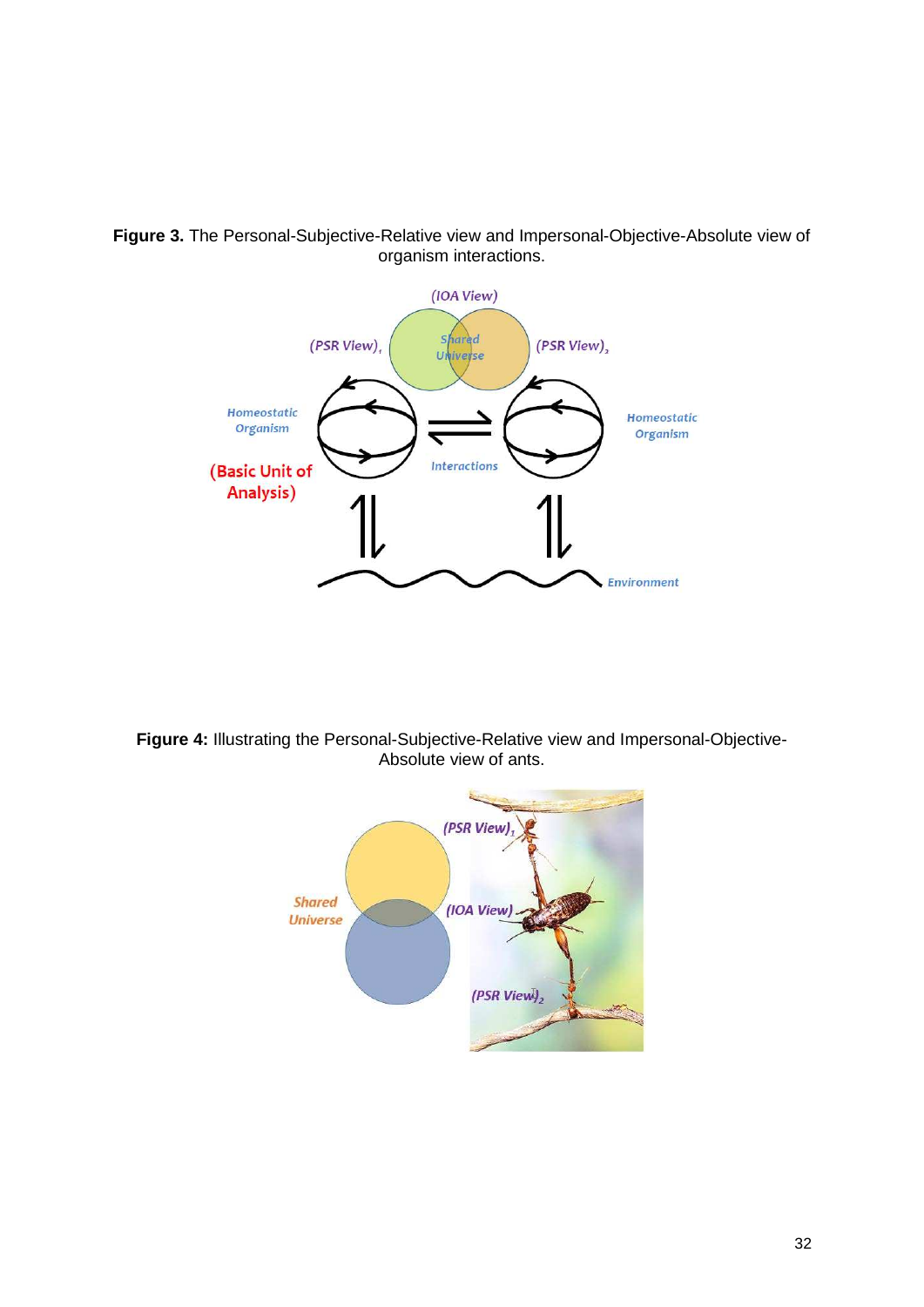<span id="page-33-0"></span>

**Figure 5:** Niche conformation effected by organism interaction.

**Figure 6:** Potential relations occurring between one activity-niche (agent) and another.



<span id="page-33-1"></span>(convergence/attachement)

(opposition/aversion)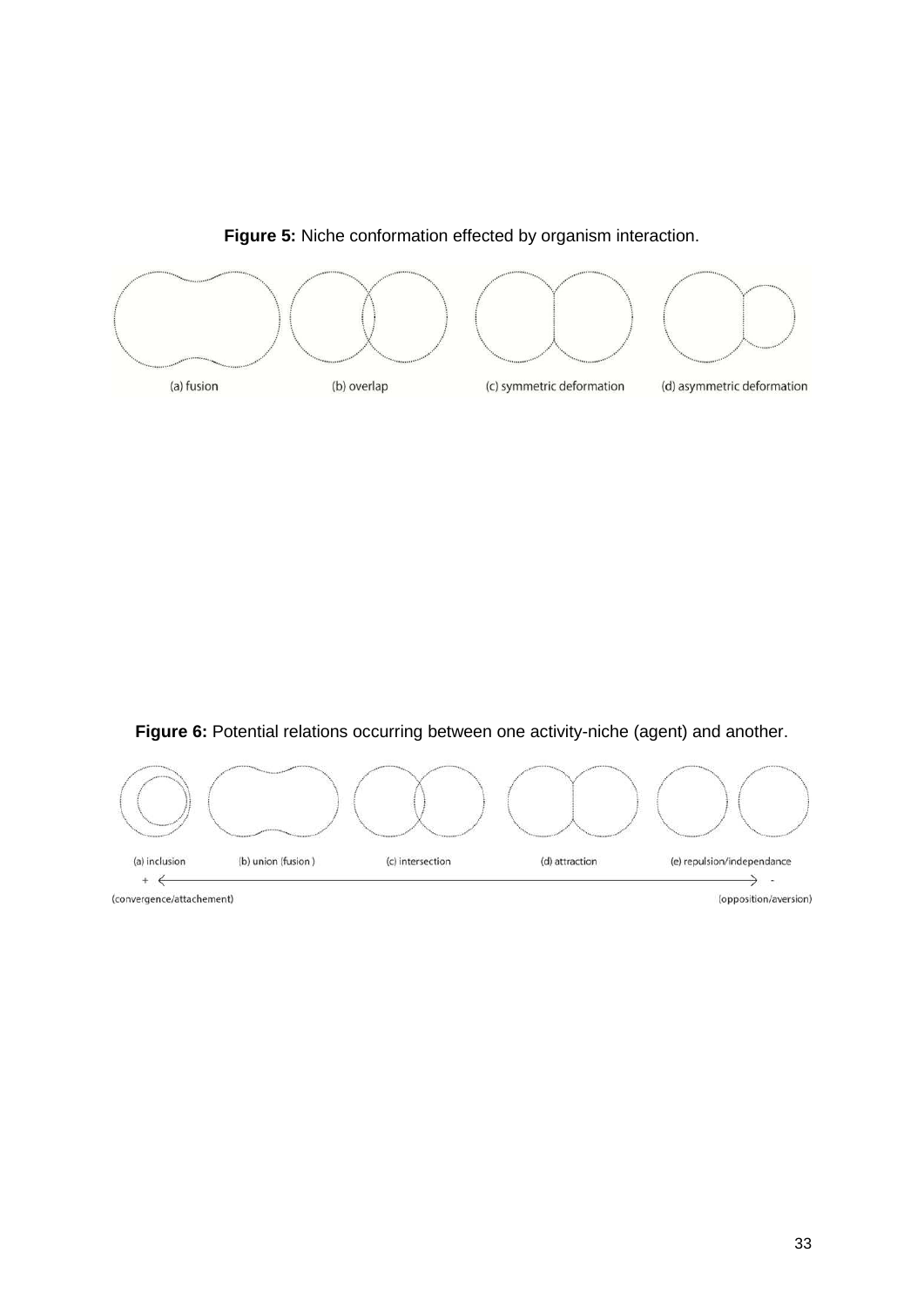<span id="page-34-0"></span>**Notes** 

-

<sup>1</sup> We argue that spatial awareness is intrinsic to all living things because living things are coupled to their environment and interact with their environment through their capacity to sense (i.e. that they can detect differences in) and affect their environment. This view is elucidated by the theoretical biologist Jacob von Uexküll, who explicates a bio-cybernetic and semiotic explanation of the organism-in-itsenvironment and establishes a biological conception of space (1926). Our argument is theoretical and confined to the sensorial capacities and general condition of a token organism-in-its-environment: the living cell being the fundamental form. We do not refer to types, or individuals, for which studies show that people's spatial cognitive abilities differ (Hegarty et al. 2006; Marchette et al. 2011; Weisberg et al. 2014). Such studies scrutinize people's ability to navigate, to establish their spatial cognitive abilities. These scientific studies are concerned with the capacity of individuals to navigate, distinguish and articulate features in the environment to understand (spatial) cognition and establish their ability to cognize spatial scenarios. We account for the organism-in-its-environment as both a subjective and an objective being (that it has a PSR and an IOA view: see Section 4), whereas the said studies tend to focus on the validity of subjective spatial awareness and the objective capacities of individuals.

 $2$  This definition is distinct from that of Hutchins (2006), who defines distributed cognition as 'an approach to the study of all cognition' where 'cognition is distributed across brains, bodies, and a culturally constituted world'. Thus Hutchins' 'distributed cognition is not a kind of cognition at all, it is a perspective on cognition'. Further, it has no connection to the biological origins of a human organism and that is the principal distinction that is being made here.